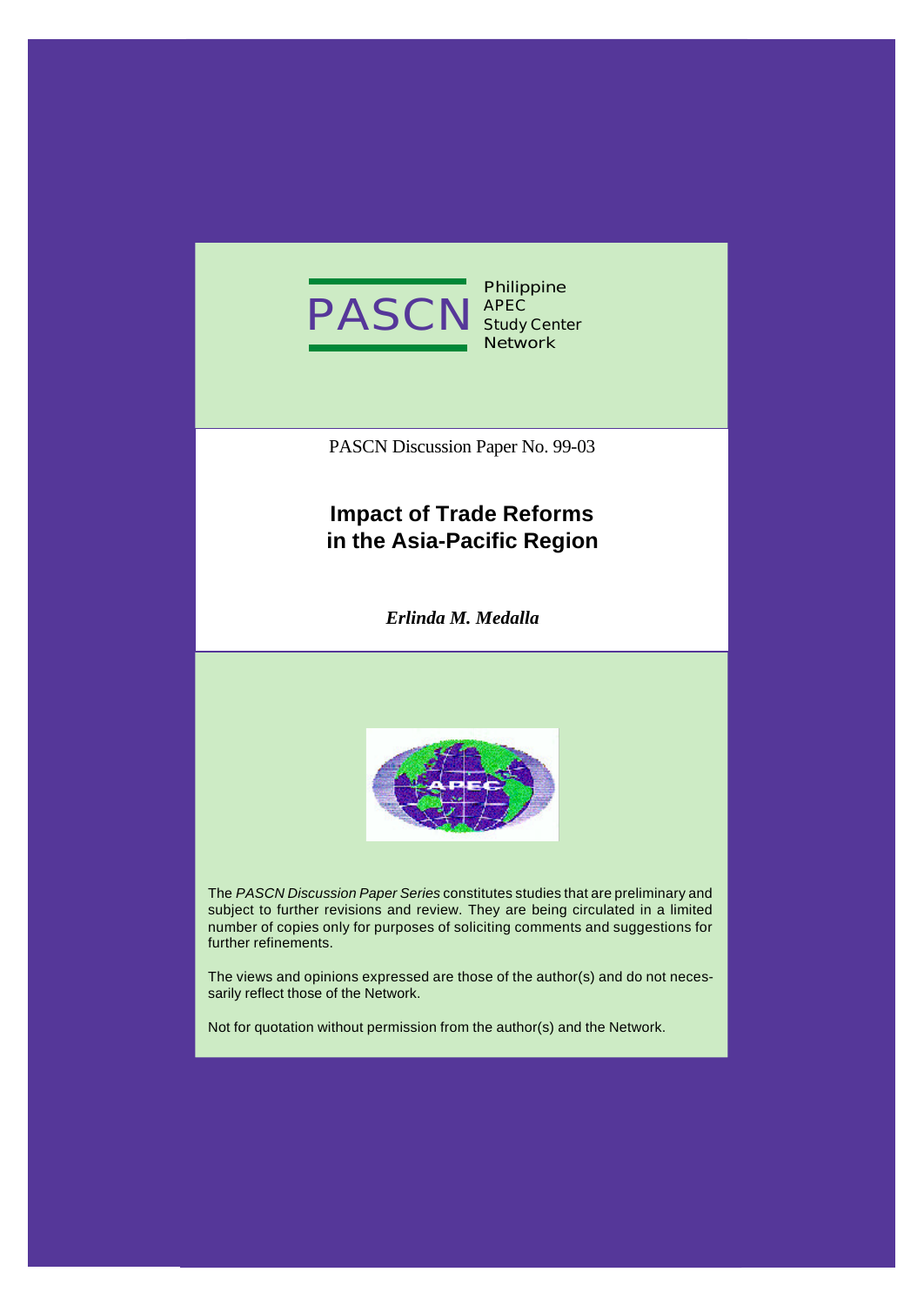

**PHILIPPINE** S TUDY C ENTER **NETWORK** 

PASCN Discussion Paper No. 99-03

# **Impact of Trade Reforms in the Asia-Pacific Region**

*Erlinda M. Medalla* 

March 1999

The *PASCN Discussion Paper Series* constitutes studies that are preliminary and subject to further revisions and review. They are being circulated in a limited number of copies only for purposes of soliciting comments and suggestions for further refinements.

The views and opinions expressed are those of the author(s) and do not necessarily reflect those of the Network.

Not for quotation without permission from the author(s) and the Network.

For comments, suggestions or further inquiries, please contact:

#### **The PASCN Secretariat**

Philippine Institute for Development Studies NEDA sa Makati Building, 106 Amorsolo Street Legaspi Village, Makati City, Philippines Tel. Nos. 893-9588 and 892-5817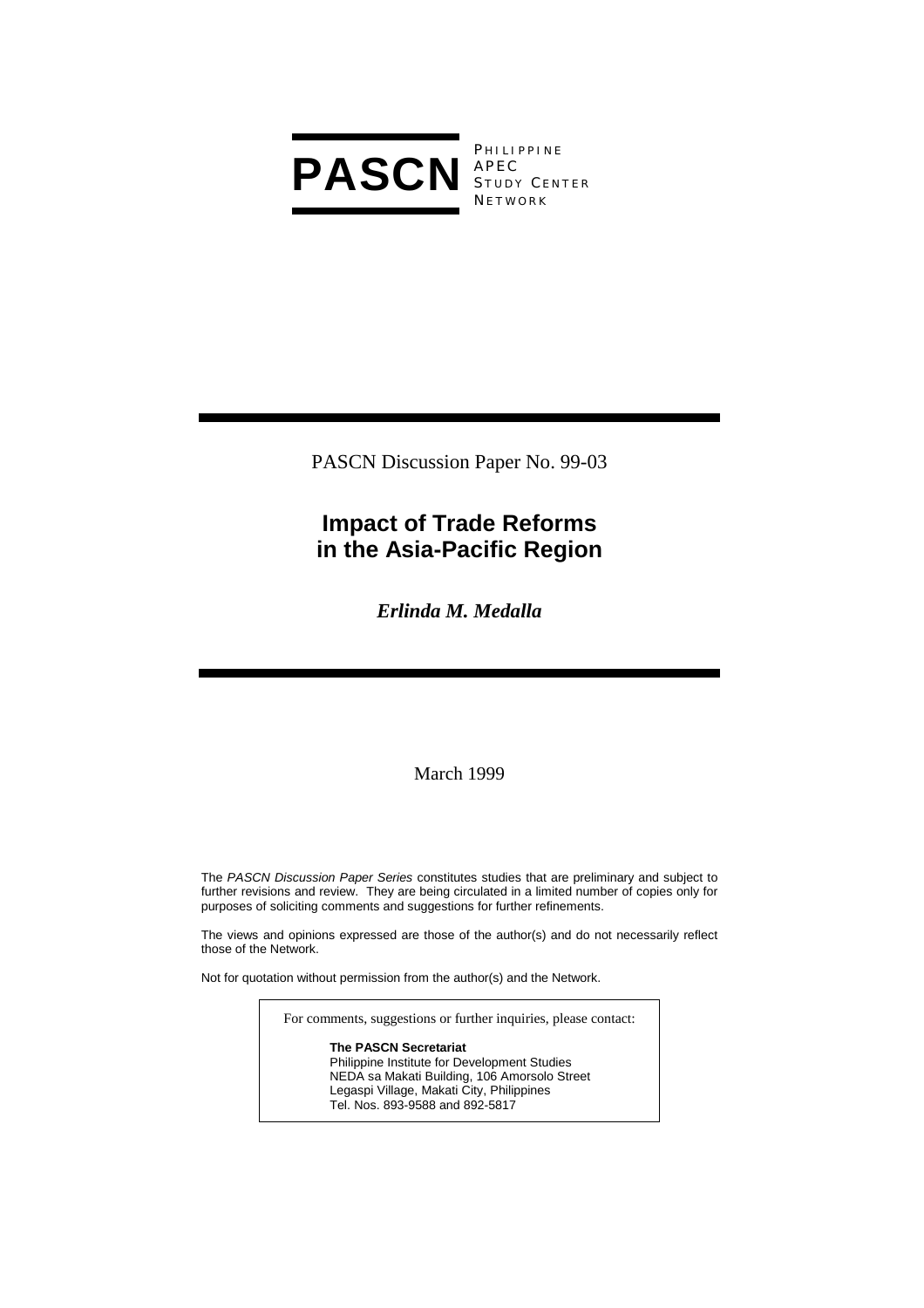## **Erlinda M. Medalla**∗

### **I**. **Introduction**

 $\overline{a}$ 

Even before APEC was conceived, the Philippines has been starting to implement trade reforms as part of its strategy to transform the country into a globally competitive economy. The main significance of what APEC has done is to strengthen the government's resolve and commitment to continue with the reforms, and possibly accelerate and deepen the implementation of these reforms. Thus, the Individual Action Plan (IAP) the Philippines submitted to APEC is set within the overall trade and industrial framework the government has chosen to adopt.

The objective of this paper is to assess what these reforms have been and what impact they have on the Philippine economy. As such, the paper starts in Section 2 with a brief review of what the reforms have been. This is followed by a discussion in Section 3 of the impact of these reforms on the economy as a whole and the manufacturing sector in particular using the results of the more recent PIDS studies on trade and industrial policy. The analysis on the economy-wide impact of trade reforms is a simulation of results isolating the effects of trade reforms. The study on the manufacturing sector is empirical in nature but it focuses on the competitiveness of firms and industries. These have been taken as indications of the potential of the manufacturing sector, how it is likely to perform in the new, more open trade regime. The paper then looks briefly at the Philippine export performance in Section 4. Finally, Section 5 adds some APEC regional trade perspective to the discussion.

### **II**. **Brief Review of Past Trade Policy Reforms**

From the post-war period to the present, the Philippines has undergone major changes in its trade policy regime. In general, five stages/periods could be traced in its trade policy reform experience. The first is the pre-reform era of highly trade-restrictive and protectionist policy regime covering the post-war period up to the 1970s, supporting the inward-looking import-substitution strategy at that time. This is followed by the first major trade reforms during the first half of the 1980s -- the 1981-85 Tariff Reform Program, which brought down all tariff range to within 50 percent from highs of 100 percent tariff rates. The third period saw the major import liberalization episodes in 1986- 88, soon after the EDSA revolution and under the Aquino Administration. During this period, imports for more than 1400 items were liberalized, bringing down the percentage of import restricted items to less than 10 percent. The fourth period is the second phase of the Tariff Reform Program narrowing down the tariff range to mostly within 30

<sup>∗</sup> Research Fellow, Philippine Institute for Development Studies. The author gratefully acknowledges the able research assistance of Melalyn Cruzado. The paper was presented during *the Second Annual PASCN Symposium-Business Meeting*, 4-5 December 1997.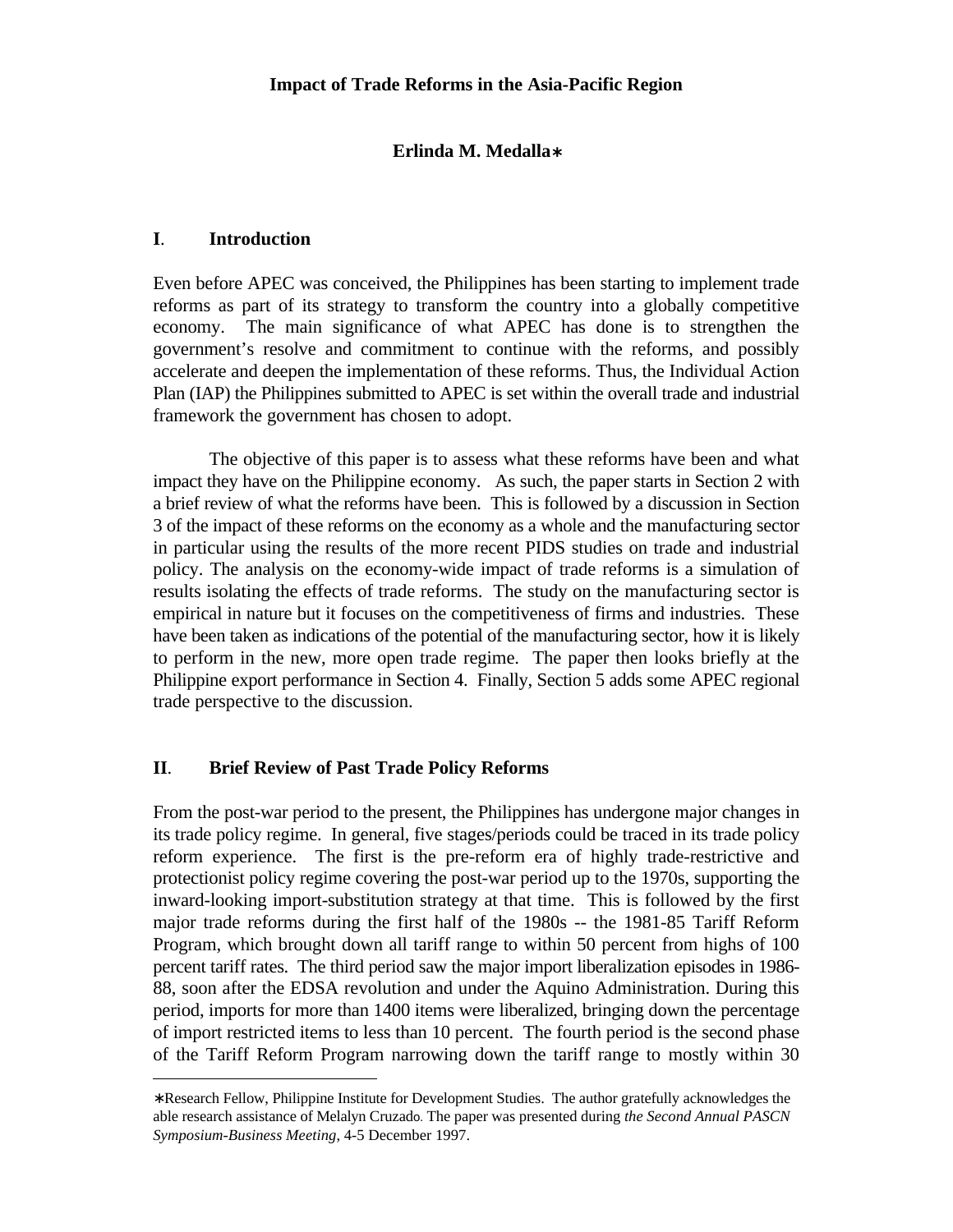percent. This was implemented by the Aquino Administration under Executive Order 470 (EO 470) over a five-year period from 1991 to 1995. Finally, the fifth major period is the third phase of the Tariff Reform Program under EO 264 which is being implemented by the Ramos Administration over five years from 1996 to 2000. This would further narrow down the range to within 3 and 10 percent (excluding some agricultural products) by year 2000.

Before trade reforms started to be implemented in the 1980s, the Philippines has had more than three decades of highly protectionist and restrictive trade regime, characterized by escalating tariffs and import restrictions generally on finished products. Such a regime created biases and unintended results which became embedded in the system. To summarize, the past-protracted protectionist trade policy resulted in three major biases.

- a. The protection structure (of high tariffs and tariff escalation) resulted in an import-dependent import-substituting policy. The low tariffs on imported inputs made them artificially cheaper discouraging backward linkages, inherently penalizing downstream industries and encouraging the use of imported inputs. The high tariff on imported finished products, on the other hand, promoted finishing stage, assembly type of industries. Thus, industries like textile, paper, cosmetic production, which was heavily dependent on imported inputs, grew, until they were constrained by the limited domestic market.
- b. Exports, on the whole, were penalized by the highly protectionist trade policy. The protectionist trade regime inevitably defends a lower exchange rate, which acts as a general penalty to exports.
- c. The protection structure artificially cheapened capital, encouraging greater capital intensity.

Recognizing more fully the adverse effects of past policies, the government started to undertake the first major trade reforms in 1981 with the passing of the 1981-85 Tariff Reform Program. Such reforms, followed through in the succeeding periods, are among the most basic reforms aimed at attaining global competitiveness, improved resource allocation and sustained economic growth. By ridding the market of distortions, trade liberalization would espouse greater reliance on the market, foster competition, and provide an even playing field which would induce to reveal and encourage to develop industries with real comparative advantage. The 1981-85 TRP brought down all the tariff rates to within the zero-to-50 percent range, reducing substantially both the average tariff and the variation in tariff protection across industries.

The Aquino administration implemented more trade reforms reducing import restrictions (mainly in the form of import licensing requirements or outright import ban) from 1986 to 1989, and narrowing the tariff range with the implementation of EO 470. From 1986 to 1989, import restrictions on some 1,471 PSCC lines were lifted. This reduced the number of regulated items as a percentage of total number of PSCC lines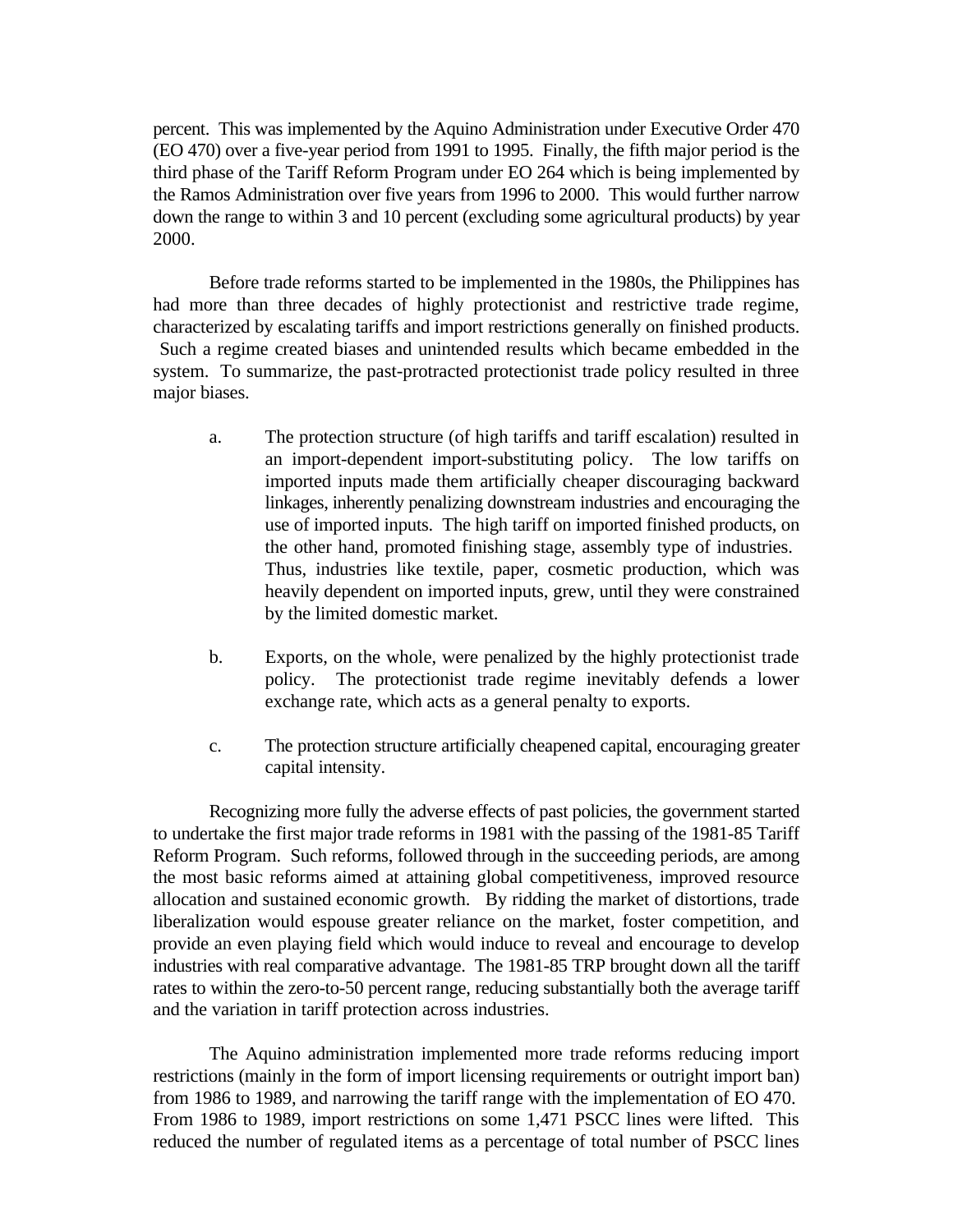from around 32 percent in 1985 to only 8.0 percent by the end of 1989. From 1989 to 1990, there was practically a lull in trade reforms when the country experienced severe difficulties caused by the December 1989 coup attempt, the oil price hike resulting from the Gulf war and a series of natural disasters. A few more items have been liberalized since then, bringing down the percentage of regulated items to less than 5 percent. (See Table 1)

| Year                    | <b>No. of PSCC Lines</b> | % Regulated Items<br><b>Subject to Restrictions (as to Total PSCC Lines)</b> |
|-------------------------|--------------------------|------------------------------------------------------------------------------|
| <b>Total PSCC Lines</b> | 5,632                    | 100.00                                                                       |
| 1970                    | 1,307                    | 23.21                                                                        |
| 1980                    | 1,820                    | 32.32                                                                        |
| 1985                    | 1,802                    | 32.00                                                                        |
| 1986                    | 827                      | 14.68                                                                        |
| 1987                    | 653                      | 11.59                                                                        |
| 1988                    | 598                      | 10.62                                                                        |
| 1989                    | 470                      | 8.35                                                                         |
| 1990                    | 463                      | 8.22                                                                         |
| 1991                    | 439                      | 7.79                                                                         |
| 1992                    | 160                      | 2.84                                                                         |
| 1993                    | 253                      | 4.49                                                                         |
| 1994                    | 246                      | 4.37                                                                         |
| 1995                    | 222                      | 3.94                                                                         |
| 1996                    | 161                      | 2.86                                                                         |

# Table 1 ANNUAL REMAINING REGULATED COMMODITIES

There were some tariff adjustments to cushion the effects somewhat of the removal of these import restrictions. The tariff changes, however, were generally temporary and minimal, resulting only in a slight increase in the average tariff.

Then, the second phase of the tariff reform program started to be implemented with the passing of EO 470 in 1991. This further narrowed down the tariff range, with the majority of the tariff lines falling within the 3 to 30 percent range by the year 1995. (See Table 2) Outside this range there were 43 number of lines coming in at zero rate and 208 lines with 50 percent tariff. The duty-free items were mainly capital goods and included cement. Those with 50 percent tariff were mainly agricultural products and industrial products covered by the BOI local content programs.

The Ramos Administration kept the trade liberalization program in its policy agenda, deeming it in line with its policy thrust towards global competitiveness. This is consistently enunciated in the Medium-Term Development Plan. Some of the earlier EOs and Central Bank Memos passed by the Ramos administration have been meant to liberalize trade further. This included EO 1, EO 2, EO 5, EO 8, and EO 61 among the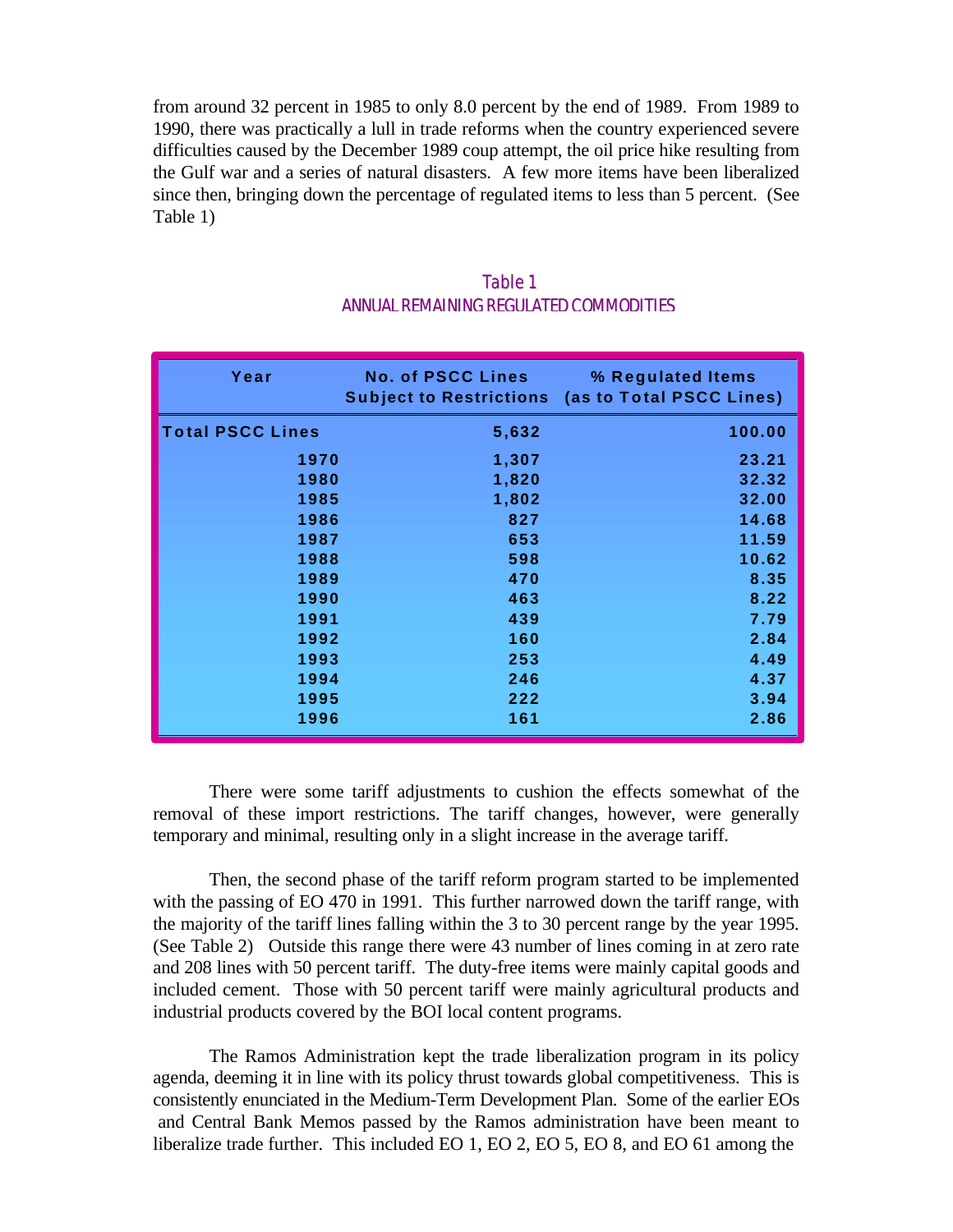executive orders and CB Circulars 1347, 1356 and 1365 among the Central Bank Circulars. There has been some wavering in the implementation of these further trade reforms, with the suspension then revisions in executive orders and CB Circulars issued. Nonetheless, the intent to continue with the trade reforms remained. As early as a year before the completion of EO 470, the Tariff Task Force created at the time has started discussions about implementing reforms toward a lower and more uniform tariff structure by the year 2003. Indeed, the first major step toward this intent has been undertaken with the passing of EO 264. EO 264 constitutes the third phase of the Tariff Reform Program, which would further narrow down the tariff range to within 3 and 10 percent by the year 2000 for industrial products. The EO also virtually removed all zero duties, raising the floor tariff rate to 3 percent. For agricultural products, tariffication of QRs and the setting of minimum access volume of imports were implemented with the passing of EO 288, EO 313 and EO 328. Out-quota tariff rates for some of the affected products were raised to as high as 100 percent. By the year 2000, the ceiling tariff rate will still be as high as 65 percent. The majority of tariff lines cluster around 3 and 10 percent (See Table 2).

# Table 2 FREQUENCY DISTRIBUTION OF TARIFF RATES

| Rate            | Pre-           | 81 - 85 TRP**  |                | Pre-           |              |            |          | E.O. 470 | E.O. 264       |                |
|-----------------|----------------|----------------|----------------|----------------|--------------|------------|----------|----------|----------------|----------------|
| Level           | Reform*        | 1981           | 1985           | E.O. 470       | 1992         | 1993       | 1994     | 1995     | 1995           | 2000           |
| $\%$            |                |                |                | 1990           |              |            |          |          |                |                |
|                 |                |                |                | Number         | o f          | H.S. lines |          |          |                |                |
| <b>Specific</b> | $\overline{2}$ | $\overline{2}$ | $\overline{2}$ | $\bf{0}$       |              |            |          | $\bf{0}$ | 0              | $\bf{0}$       |
| $\bf{0}$        | 1              | 3              | 3              | 33             | 43           | 43         | 43       | 43       | 0              | $\bf{0}$       |
| 3               | $\bf{0}$       | $\bf{0}$       | $\bf{0}$       | $\mathbf{0}$   | 277          | 304        | 304      | 285      | 1,938          | 2,933          |
| 5               | $\overline{2}$ | 14             | 14             | 42             | 11           | 16         | 16       | 16       | 14             | $\bf{0}$       |
| 10              | 319            | 380            | 334            | 1,635          | 1,971        | 1,948      | 1,957    | 1,957    | 892            | 1,789          |
| 15              | O              | $\bf{0}$       | $\bf{0}$       | $\mathbf{0}$   | 3            | 6          | 32       | 26       | $\bf{0}$       | $\bf{0}$       |
| 20              | 204            | 282            | 335            | 1,273          | 743          | 885        | 912      | 1,036    | 996            | 787            |
| 25              | $\bf{0}$       | $\bf{0}$       | $\bf{0}$       | $\bf{0}$       | 30           | 102        | 132      | 19       | $\bf{0}$       | 1              |
| 30              | 218            | 194            | 284            | 1,226          | 850          | 1,042      | 1,013    | 1,971    | 1,561          | 73             |
| 35              | $\bf{0}$       | $\bf{0}$       | $\bf{0}$       | $\overline{7}$ | 102          | 47         | 622      | $\bf{0}$ | 8              | $\overline{7}$ |
| 40              | 5              | 87             | 100            | 544            | 376          | 667        | 32       | $\bf{0}$ | 37             | 13             |
| 45              | O              | $\bf{0}$       | 0              | $\overline{2}$ | 624          | $\bf{0}$   | $\bf{0}$ | $\bf{0}$ | $\overline{2}$ | 43             |
| 50              | 203            | 151            | 331            | 1,431          | 531          | 501        | 498      | 208      | 90             | 18             |
| 55              | $\bf{0}$       | $\bf{0}$       | 0              | 0              | $\bf{0}$     | $\bf{0}$   | $\bf{0}$ | 0        | $\bf{0}$       | 1              |
| 60              | $\bf{0}$       | 59             | 0              | $\bf{0}$       | $\mathbf{0}$ | $\bf{0}$   | $\bf{0}$ | 0        | $\bf{0}$       | 50             |
| 65              | $\bf{0}$       | $\bf{0}$       | $\bf{0}$       | $\bf{0}$       |              |            |          | 0        | $\bf{0}$       | $\overline{7}$ |
| 70              | 119            | 139            | 0              | $\bf{0}$       | $\bf{0}$     | $\bf{0}$   | $\bf{0}$ | 0        | 0              | $\bf{0}$       |
| 75              | 0              | $\overline{2}$ | $\bf{0}$       | $\bf{0}$       | $\bf{0}$     | $\bf{0}$   | $\bf{0}$ | $\bf{0}$ | $\bf{0}$       | 0              |
| 80              | $\bf{0}$       | 58             | $\bf{0}$       | $\bf{0}$       | $\bf{0}$     | 0          | $\bf{0}$ | $\bf{0}$ | $\bf{0}$       | $\bf{0}$       |
| 90              | O              | 29             | $\bf{0}$       | $\bf{0}$       | $\bf{0}$     | $\bf{0}$   | 0        | $\bf{0}$ | 0              | $\bf{0}$       |
| 100             | 228            | $\overline{2}$ | $\bf{0}$       | $\bf{0}$       | $\bf{0}$     | 0          | $\bf{0}$ | 0        | $\bf{0}$       | $\bf{0}$       |
| Total           | 1,301          | 1,402          | 1,403          | 6,193          | 5,561        | 5,561      | 5,561    | 5,561    | 5,538          | 5,722          |

On the whole, the reforms starting in the 1980s brought about substantial changes, greatly altering the price and incentive structure across industries.

## **III. Impact of Trade Policy Reforms**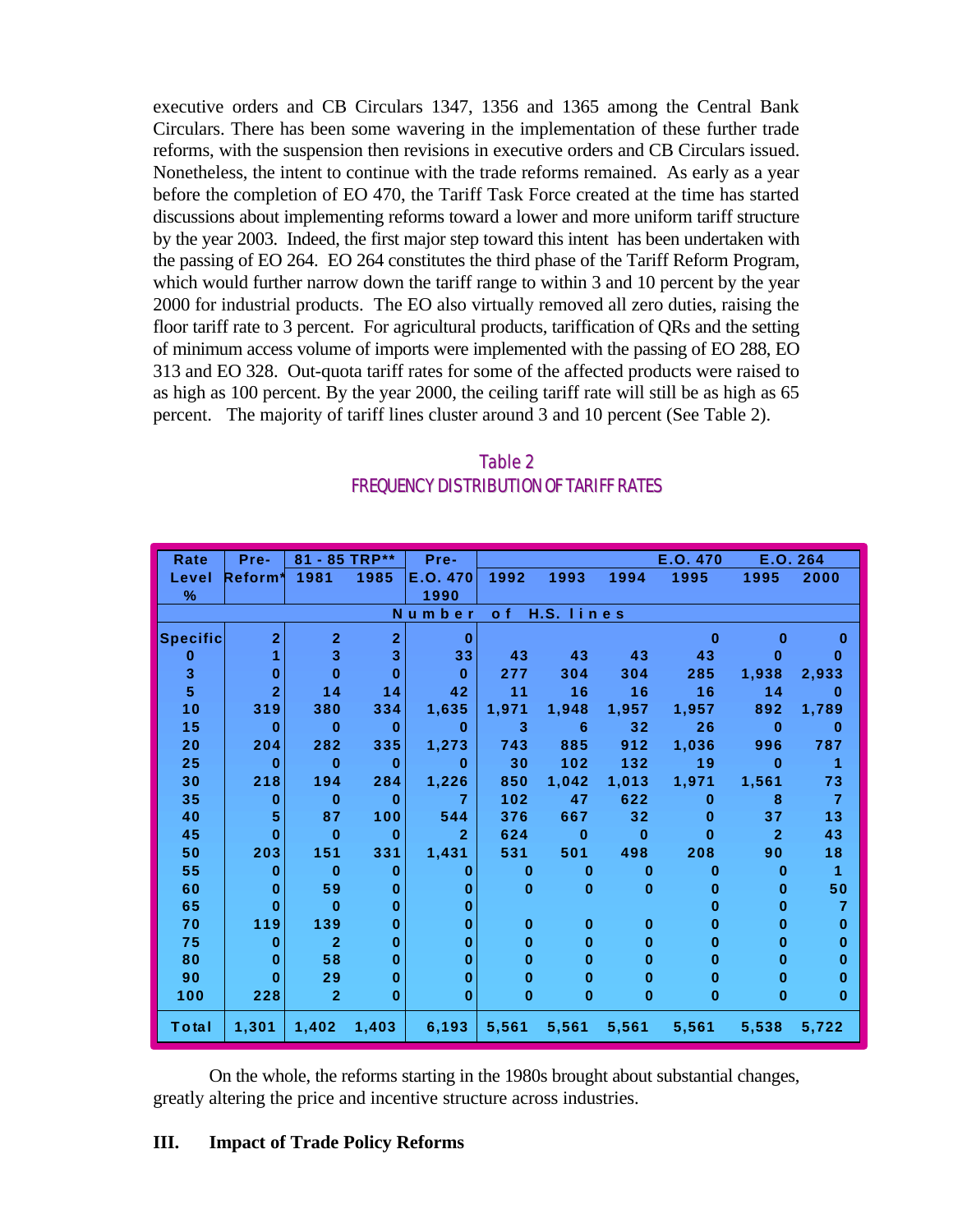Studies under the PIDS Development Incentives Assessment (DIA) noted improvements in the tariff and protection structure brought about by the series of trade policy reforms. The average level of Effective Protection  $(EPR)^{1}$  and the variation across industries has gone down significantly since the pre-reform period. Table 3 presents the average EPR across major sectors for the years 1983, 1985, 1990 and 1995 to illustrate more clearly the changes in the protection structure arising from the major trade reforms.

As Table 3 indicates, the average EPR declined from 44.2 in 1983 to 29.4 in 1990, to 24.1 in 1995. The gap in EPRs specially between agriculture and industry and between the exporting sector and the import-substituting sector has been significantly reduced. Furthermore, although exports remain penalized by the protection structure, the degree of penalty has declined.

| <b>Description</b>                                      | 1983   | 1985   | 1989/90       | 1995   |
|---------------------------------------------------------|--------|--------|---------------|--------|
| 03-96 All sectors                                       | 44.2   | 38.0   | 29.4          | 24.1   |
| <b>Importables</b>                                      | 87.4   | 76.0   | 57.0          | 47.0   |
| <b>Exportables</b>                                      | $-4.0$ | $-4.5$ | $-1.4$        | $-1.4$ |
| <b>Agriculture, Fishing &amp; Forestry</b><br>$03 - 21$ | 11.3   | 9.2    | $3.2^{\circ}$ | 2.4    |
| <b>Importables</b>                                      | 90.9   | 76.5   | 35.3          | 31.2   |
| <b>Exportables</b>                                      | $-8.7$ | $-7.8$ | $-4.9$        | $-4.9$ |
| 03-13 Agriculture                                       | 24.2   | 19.5   | 9.8           | 9.4    |
| Importables                                             | 88.4   | 76.4   | 31.7          | 30.4   |
| <b>Exportables</b>                                      | $-4.4$ | $-5.9$ | 0.0           | 0.0    |
| 28-96 Manufacturing                                     | 64.7   | 55.9   | 45.5          | 37.3   |
| <b>Importables</b>                                      | 88.1   | 77.0   | 61.2          | 50.0   |
| <b>Exportables</b>                                      | 3.1    | 0.1    | 3.8           | 3.8    |

# Table 3 EFFECTIVE PROTECTION RATES

A more recent study by Tan (1997), shows further decline up to year 2000 in the average EPR, for the economy as a whole and for almost all sectors, with full implementation of EO 264. (Refer to Table 4) By year 2000, the average EPR for the whole economy will be down to 14.6 percent. However, although showing continuing trends, there occurs a switch in the relative protection between agriculture and manufacturing starting in 1996. That is, the average EPR for agriculture has become higher than that for manufacturing – 21.8 percent for agriculture and 18.2 percent for

 $\overline{a}$ 

<sup>&</sup>lt;sup>1</sup>The EPR is a measure of net protection considering the tariffs on both output and inputs. It is the percentage difference between "protected" domestic value added (value added given the tariff on both output and inputs) and free-trade value added (value added without tariffs).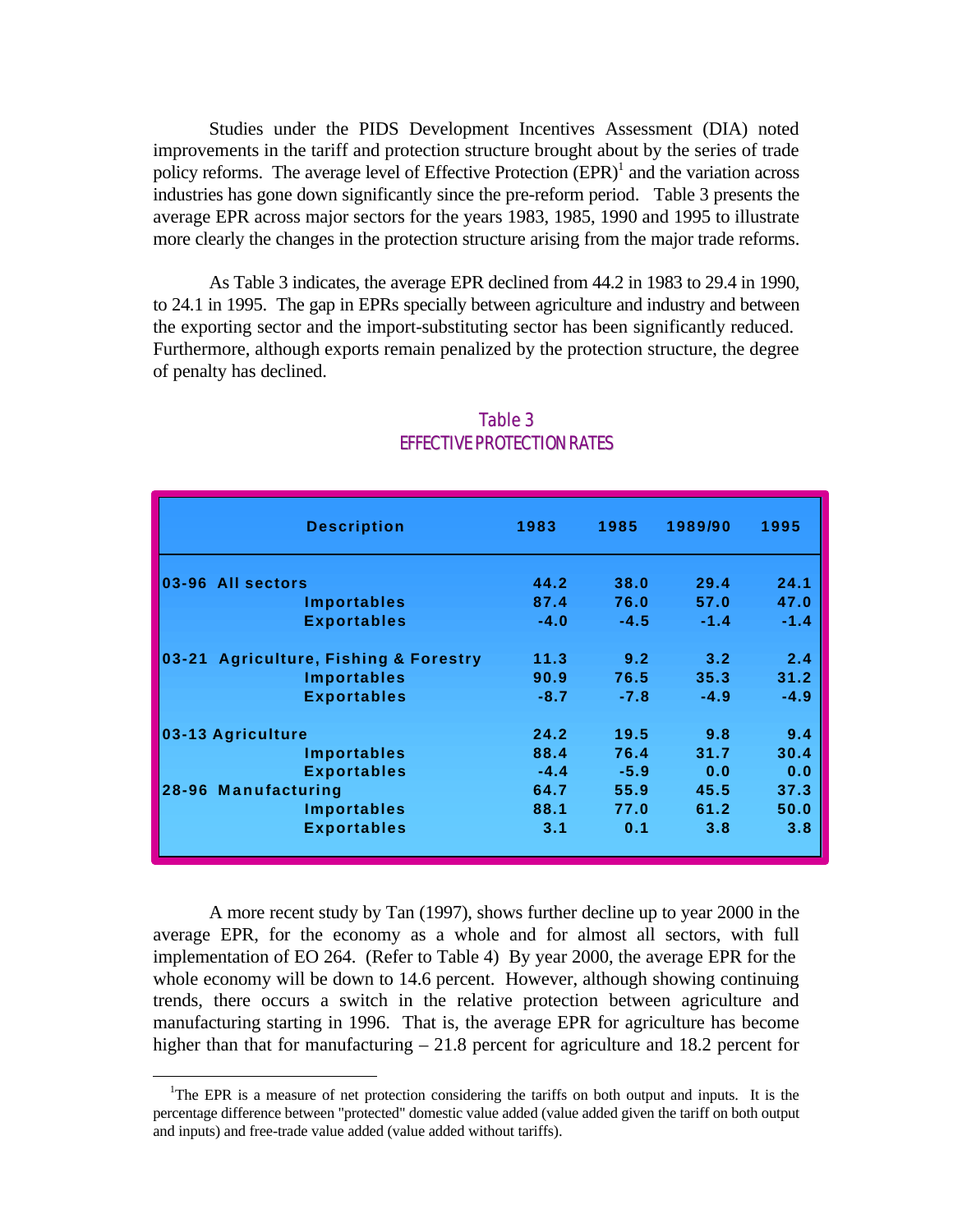manufacturing in 1996. Thus, agriculture has become the relatively more protected sector. This is primarily due to the tariffication of QRs in agricultural products under EO 313.

|          | <b>Description</b>                         | 1988   | 1992   |        | <b>PRE95 POST95</b> | 2000   |
|----------|--------------------------------------------|--------|--------|--------|---------------------|--------|
|          | 0-169 All sectors                          | 21.9   | 25.1   | 17.7   | 17.4                | 14.6   |
|          | <b>Importables</b>                         | 36.2   | 41.0   | 29.1   | 28.5                | 23.4   |
|          | <b>Exportables</b>                         | $-4.7$ | $-4.5$ | $-3.5$ | $-3.2$              | $-1.6$ |
| $1 - 27$ | <b>Agriculture, Fishing &amp; Forestry</b> | 19.4   | 19.6   | 18.7   | 18.4                | 14.7   |
|          | <b>Importables</b>                         | 31.1   | 31.8   | 29.6   | 29.1                | 23.1   |
|          | <b>Exportables</b>                         | $-1.9$ | $-2.6$ | $-1.3$ | $-1.2$              | $-0.8$ |
|          | 1-23 Agriculture                           | 22.3   | 22.4   | 22.1   | 21.8                | 20.4   |
|          | <b>Importables</b>                         | 35.9   | 36.1   | 35.5   | 35.0                | 32.7   |
|          | <b>Exportables</b>                         | $-0.9$ | $-0.7$ | $-0.6$ | $-0.5$              | $-0.4$ |
|          | 38-169 Manufacturing                       | 24.3   | 28.9   | 18.5   | 18.2                | 15.7   |
|          | <b>Importables</b>                         | 38.4   | 44.9   | 29.2   | 28.6                | 23.9   |
|          | <b>Exportables</b>                         | $-6.3$ | $-5.7$ | $-4.7$ | $-4.3$              | $-2.1$ |

# Table 4 WEIGHTED EFFECTIVE PROTECTION RATES

More importantly, the studies under the PIDS DIA project also provide empirical evidence on the positive impact of these trade reforms on competitiveness. The results of the DIA Project show that for the whole manufacturing sector, the DRC/SER (domestic resource cost as a ratio to the shadow exchange rate)<sup>2</sup> went down from around 1.7 in 1983 to around 1.5 in 1988. This is clearly an indication of an increase in the overall level of competitiveness of the manufacturing sector. To illustrate further, the share of establishments whose DRC/SER ratio fall within the range of zero and one (i. e., those with allocative efficiency) rose substantially between 1983 and 1988, in terms of both value of output and number of firms. In terms of value of output, the share of efficient firms increased significantly from 18.8 percent in 1983 to 39.5 percent in 1988. (Refer to Table 5)

Another important finding of the DIA Project is that there was a significant correlation between DRC and EPR in 1983 but none in 1988. (See Table 6) This implies that the protection structure, which has been entrenched prior to the trade reforms, encouraged resource allocation towards the more inefficient (higher-cost) sectors (in

 $\overline{a}$ 

<sup>&</sup>lt;sup>2</sup>The measure of efficiency used in this project is the ratio of the domestic resource cost (DRC) to the shadow exchange rate (SER). The former indicates the value of domestic resources used to produce a unit of net foreign exchange while the latter indicates how society truly values foreign exchange. Thus, a ratio of one, or less than one, indicates efficiency since the activity is using domestic resources, whose cost is lower than value of the net foreign exchange it earned or saved. The lower the DRC/SER ratio, the higher the allocative efficiency.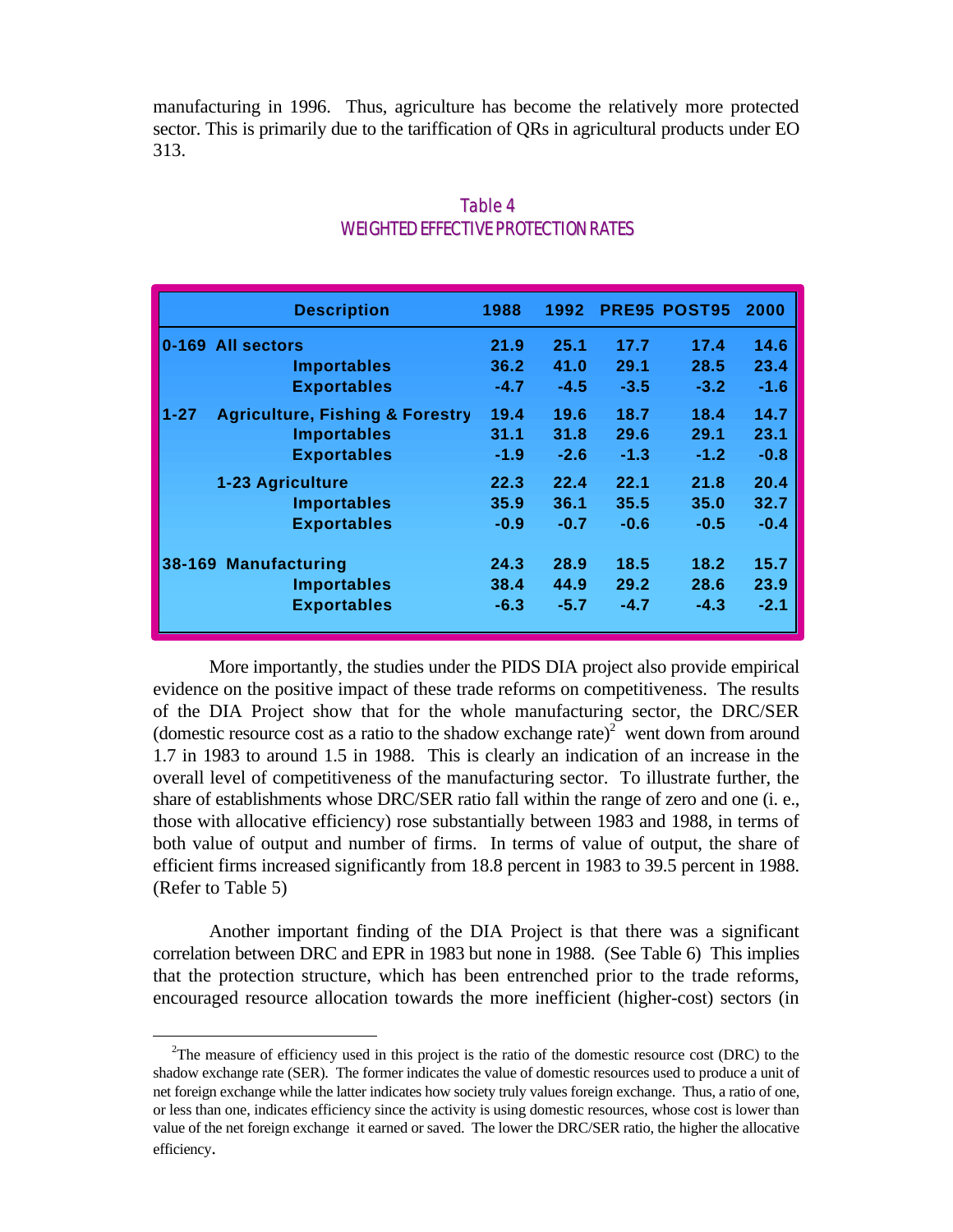terms of allocative efficiency measured by DRC). The absence of correlation in 1988 indicates some restructuring, with the economy responding to the new set of incentives brought about by trade reforms. For both years, however, DRC was positively correlated with capital intensity and negatively correlated with labor productivity. The former implies that the more capital-intensive sectors were also usually associated with higher DRCs while the latter indicates that labor productivity is an important determinant of comparative advantage. These results, especially the latter, are not really surprising. It merely confirms that labor is where the country's comparative advantage lies. The more interesting result is that, in addition, there was also a very significant correlation between the change in EPR and the change in DRC/SER between the two years. (Refer to the lower part of Table 6) While this regression result should not be taken as an absolute indicator of the impact of trade reforms, it strongly suggests that indeed, trade reforms have been a major factor in the improvement of competitiveness of manufacturing industries.

| <b>DRC/SER Range</b>                                                                                    | <b>Efficiency</b>                                                                                                  |       | Share in<br><b>Production Value (%)</b> |       |
|---------------------------------------------------------------------------------------------------------|--------------------------------------------------------------------------------------------------------------------|-------|-----------------------------------------|-------|
|                                                                                                         | <b>Classification</b>                                                                                              | 1983  | 1988                                    | 1992  |
| 0 <drc ser<1<="" td=""><td><b>Highly efficient</b></td><td>18.84</td><td>39.51</td><td>43.95</td></drc> | <b>Highly efficient</b>                                                                                            | 18.84 | 39.51                                   | 43.95 |
|                                                                                                         | 1.0 <drc 28.75<="" efficient-mildly="" inefficient="" ser<1.5="" td=""><td></td><td>22.76</td><td>29.48</td></drc> |       | 22.76                                   | 29.48 |
| 1.5 <drc inefficient<="" ser<2.0="" td=""><td></td><td>12.30</td><td>14.68</td><td>8.36</td></drc>      |                                                                                                                    | 12.30 | 14.68                                   | 8.36  |
|                                                                                                         | DRC/SER>2.0 Highly Inefficient                                                                                     | 39.58 | 21.77                                   | 18.07 |
| <b>Average DRC/SER</b>                                                                                  |                                                                                                                    | 1.72  | $-1.54$                                 | 1.21  |

Table 5 RESOURCE ALLOCATION AND EFFICIENCY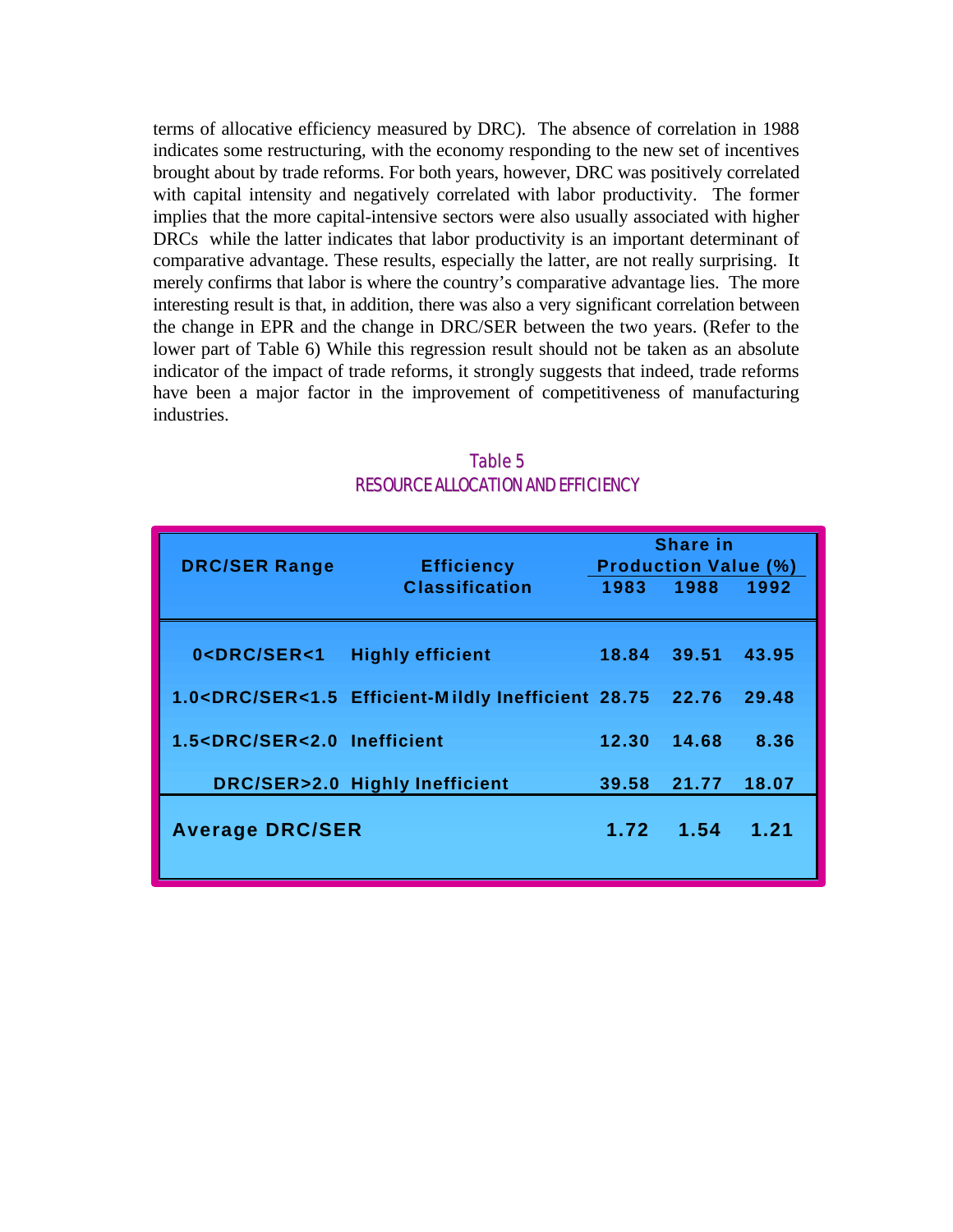### Table 6 REGRESSION RESULT

| (Dependent Variable - DRC)              |                                    |                                 |                                      |                              |         |         |  |
|-----------------------------------------|------------------------------------|---------------------------------|--------------------------------------|------------------------------|---------|---------|--|
| Independent                             |                                    | <b>Coefficients</b><br>t-values |                                      |                              |         |         |  |
| <b>Variables</b>                        | 1983                               | 1988                            | 1992                                 | 1983                         | 1988    | 1992    |  |
| <b>EPR</b>                              | $1.2*$                             | $-0.32$                         | $124*$                               | 8.85                         | $-0.84$ | 2.63    |  |
| <b>Capital Intensity</b>                | $0.073*$                           | $0.0065*$                       | $0.0074*$                            | 3.24                         | 3.45    | 2.11    |  |
| <b>Labor Productivity</b>               | $-0.52*$                           | $-0.51***$                      | $-0.0003**$                          | $-2.89$                      | $-1.91$ | $-2.11$ |  |
| <b>Level of significance</b>            | 1983 & 1988<br>*: 0.01 % to 0.90 % |                                 | $R^2$<br>1992<br>$\star$ .<br>$:1\%$ | 0.43                         | 0.09    | 0.31    |  |
|                                         | ** : $5.1\%$ to $10\%$             |                                 | $**$<br>$:5\%$ F                     | 31.68                        | 4.15    | 4.13    |  |
| Changes in DRC/SER vs. Changes in 1+EPR |                                    |                                 |                                      |                              |         |         |  |
|                                         | <b>EPR Coefficient</b>             |                                 | t-value                              | <b>Level of significance</b> |         |         |  |
| 1983-1988                               | 1.36                               |                                 | 5.8                                  | 0.1%                         |         |         |  |
| 1988-1992                               | 0.68                               |                                 | 2.4                                  | 2.5%                         |         |         |  |
|                                         |                                    |                                 |                                      |                              |         |         |  |

The findings from the DIA Project also reveal evidence which points to a significant deconcentration of manufacturing industries taking place between 1983 and 1988. (See Table 7) This is reflected in the sharp decline in the four-plant value added concentration ratio at the 3-digit PSIC level. Also there were no significant signs of shut downs of plants or massive unemployment. On the contrary, there was a substantial increase in the number of firms. Furthermore, the large majority of new entrants into industries were relatively small-scale plants. While the number of manufacturing plants increased by 63 percent from 1983 to 1988, employment grew by only 21 percent. This led to a significant decline in the average employment size of manufacturing plants from 122 to 75 workers per plant during the period. (Refer to Table 8) The compositional shift toward smaller plants served to reduce the large-scale bias of Philippine manufacturing industries, which presumably would have had positive employment and income distribution effects.

A more recent study has been undertaken by Pineda (1997) using the 1992 Annual Survey of Manufacturing (ASM). Except for some aspects, especially with respect to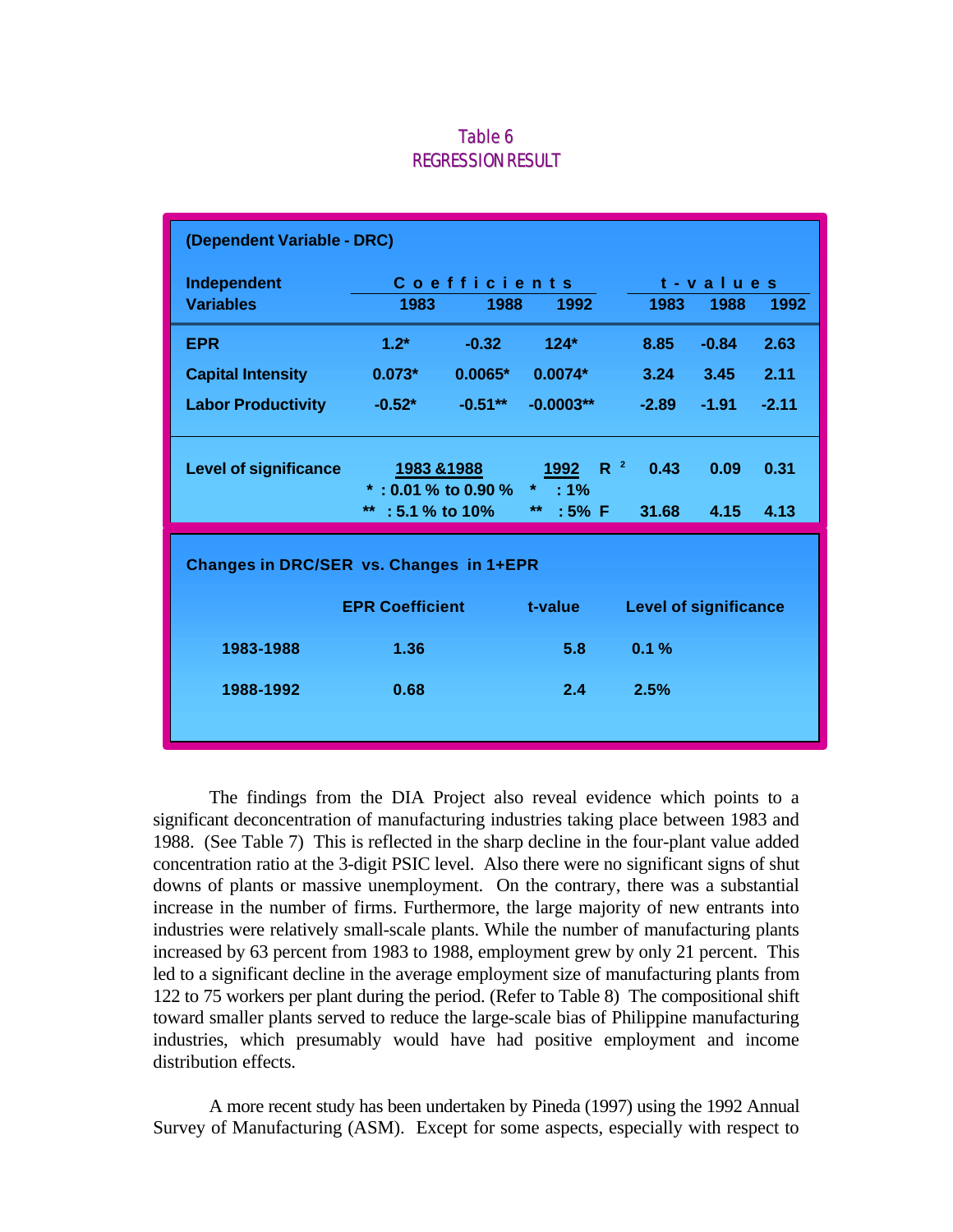small and medium enterprises (SMEs), the trends continued. (Refer back to 5) Overall, competitiveness improved, indicated by a further lowering of the estimated DRC for manufacturing to just slightly more than 1.2. Furthermore the share in value added of industries with estimated DRC lower than one increased. Finally, there was also a significant correlation between the change in DRC (this time between 1992 and 1988) and the change in EPR. Hence, further trade reforms continued to bring about increased competitiveness in manufacturing industries.

# Table 7 4-PLANT CONCENTRATION RATIOS OF MANUFACTURING INDUSTRIES

|     | PSIC Code Industry Description | 1983           | 1988           |
|-----|--------------------------------|----------------|----------------|
| 311 | <b>Food Processing</b>         | 82             | 59             |
| 312 | Food Manufacturing             | 48             | 53             |
| 313 | <b>Beverages</b>               | 64             | 72             |
| 314 | Tobacco                        | 96             | 96             |
| 321 | Textiles                       | 37             | 29             |
| 322 | Wearing apparelexcept fo       | 26             | 18             |
| 323 | Leather and leather produ      | 73             | 5 <sub>2</sub> |
| 324 | Leather Footwear               | 66             | 34             |
| 331 | Wood and cork products         | 3 <sub>5</sub> | 38             |
| 332 | Furniture except metal         | 30             | 18             |
| 341 | Paper and paper products       | 74             | 57             |
| 342 | Printing and publishing        | 5 <sub>2</sub> | 4 3            |
| 351 | Industrial chemicals           | 65             | 72             |
| 352 | O ther chemicals               | 6 1            | 5 <sub>5</sub> |
| 353 | Petroleum refineries           | $100$          | $100$          |
| 354 | Petroleum and coal produ       | 96             | 76             |
| 355 | Rubber products                | 82             | 69             |
| 356 | Plastic products               | 3 <sub>2</sub> | 24             |
| 361 | Pottery, china, and earthe     | 9 <sub>7</sub> | 7 <sub>5</sub> |
| 362 | Glass and glass products       | 73             | 80             |
| 363 | Cement                         | 4 3            | 39             |
| 369 | O ther non-metallic produc     | 65             | 56             |
| 371 | Iron and steel                 | 7 <sub>5</sub> | 6 5            |
| 372 | Nonferrous metal product       | 84             | $100$          |
| 381 | Fabricated metal products      | 59             | 58             |
| 382 | M achinery except electric     | 50             | 66             |
| 383 | Electrical machinery           | 65             | 57             |
| 384 | Transport equipment            | 79             | 80             |
| 385 | Professional and scientific    | 98             | $100$          |
| 386 | M etal furniture               | 58             | 57             |
| 390 | M is cellaneous manufactu      | 72             | 54             |
|     | Average                        | 70             | 6 3            |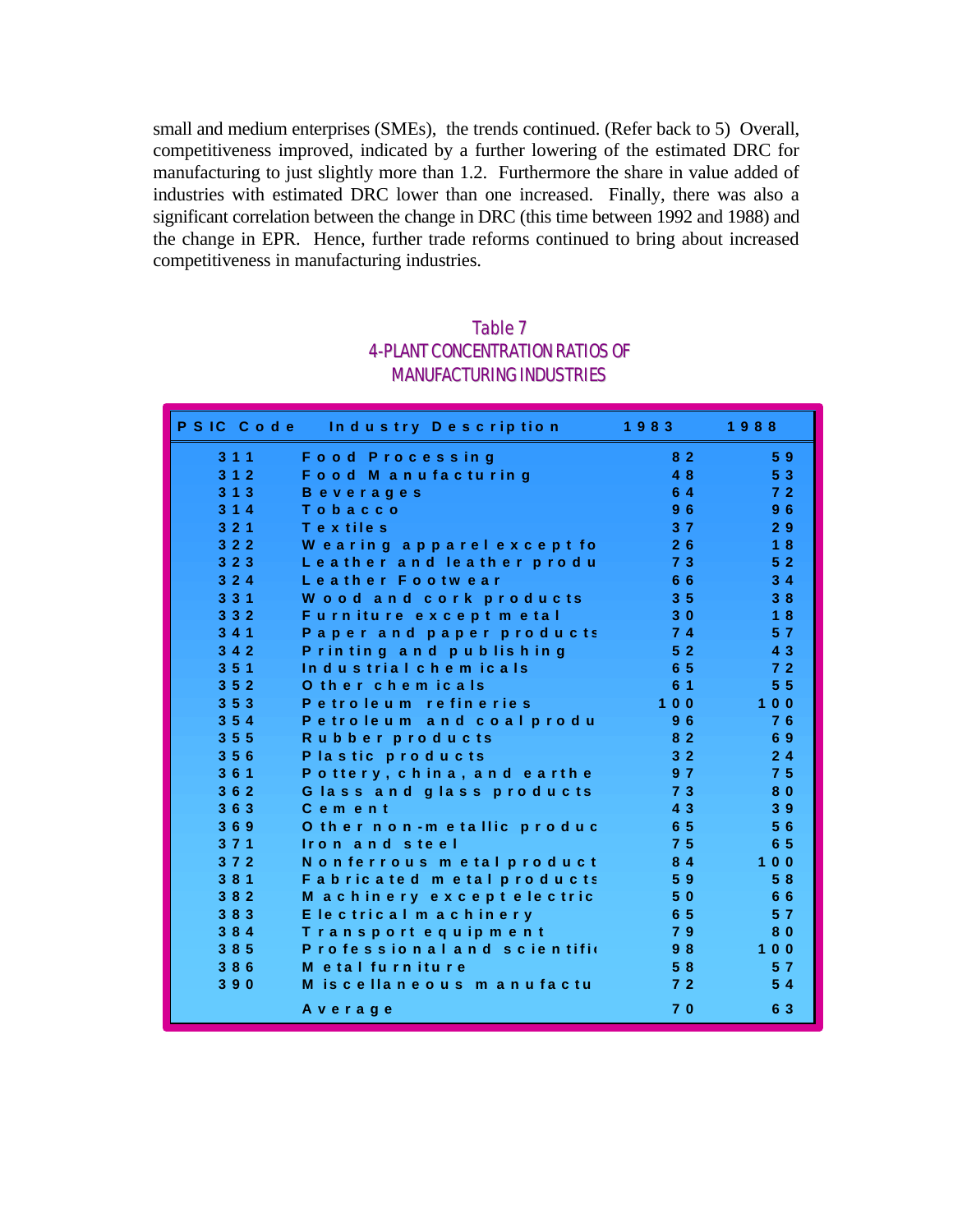There were, however, some disturbing signs with respect to SMEs. (See Table 9) They appear to have lost some comparative advantage. It should be noted, however, that the 1992 estimates are based on ASM while the earlier estimates are based on a Census of Establishments. While this could, on part, possibly explain the trend, the more likely explanation is the power crisis experienced during the period. The larger establishments dealt better with the power crisis, in general because they can better afford the cost of alternative sources of energy (e. g. generator sets). This is in sharp contrast with what happened in the earlier period examined, 1983 to 1988, for this period of economic crisis, SMEs seemed to have in general coped better than the larger establishments, as indicated by the large increase in the number of SMEs and the decline in their estimated average DRC.

| <b>Policy Indicators</b>                                                          | 1983    | 1988    | 1992    |
|-----------------------------------------------------------------------------------|---------|---------|---------|
| <b>Average DRC/SER</b>                                                            | 1.72    | 1.54    | 1.21    |
| <b>Number of Manufacturing Plants a/</b>                                          | 5,733   | 11,488  | 11,764  |
| Total Employment a/                                                               | 700,895 | 856,951 | 968,628 |
| <b>Workers per Plant</b>                                                          | 122.    | 75      | 82      |
| <b>Total Fixed Assets (Million Pesos) a/</b><br>Constant (1985) prices c/         | 13,301  | 13,380  | 20,163  |
| <b>Fixed Assets per Plant (Million Pesos)</b><br>Constant (1985) prices c/        | 2.320   | 1.165   | 1.714   |
| <b>Fixed Assets per Worker (Million Pesos)</b><br>Constant (1985) prices c/       | 0.019   | 0.016   | 0.021   |
| <b>Census Value Added per Plant (Million Pesos)</b><br>Constant (1985) prices b/  | 18.794  | 9.631   | 12.594  |
| <b>Census Value Added per Worker (Million Pesos)</b><br>Constant (1985) prices b/ | 0.154   | 0.129   | 0.153   |

# Table 8 MANUFACTURING SECTOR INDICATORS

| Table 9                                                   |
|-----------------------------------------------------------|
| SIZE STRUCTURE AND FEFICIENCY OF MANUFACTURING INDUSTRIES |

|                                                      | DRC/SER                      |                              |                              |  |
|------------------------------------------------------|------------------------------|------------------------------|------------------------------|--|
|                                                      |                              | 1983 1988 1992               |                              |  |
| ALL MANUFACTURING<br>SMALL<br><b>MEDIUM</b><br>LARGE | 1.72<br>2.02<br>1.86<br>1.68 | 1.54<br>1.29<br>1.29<br>1.64 | 1.21<br>1.38<br>1.24<br>1.18 |  |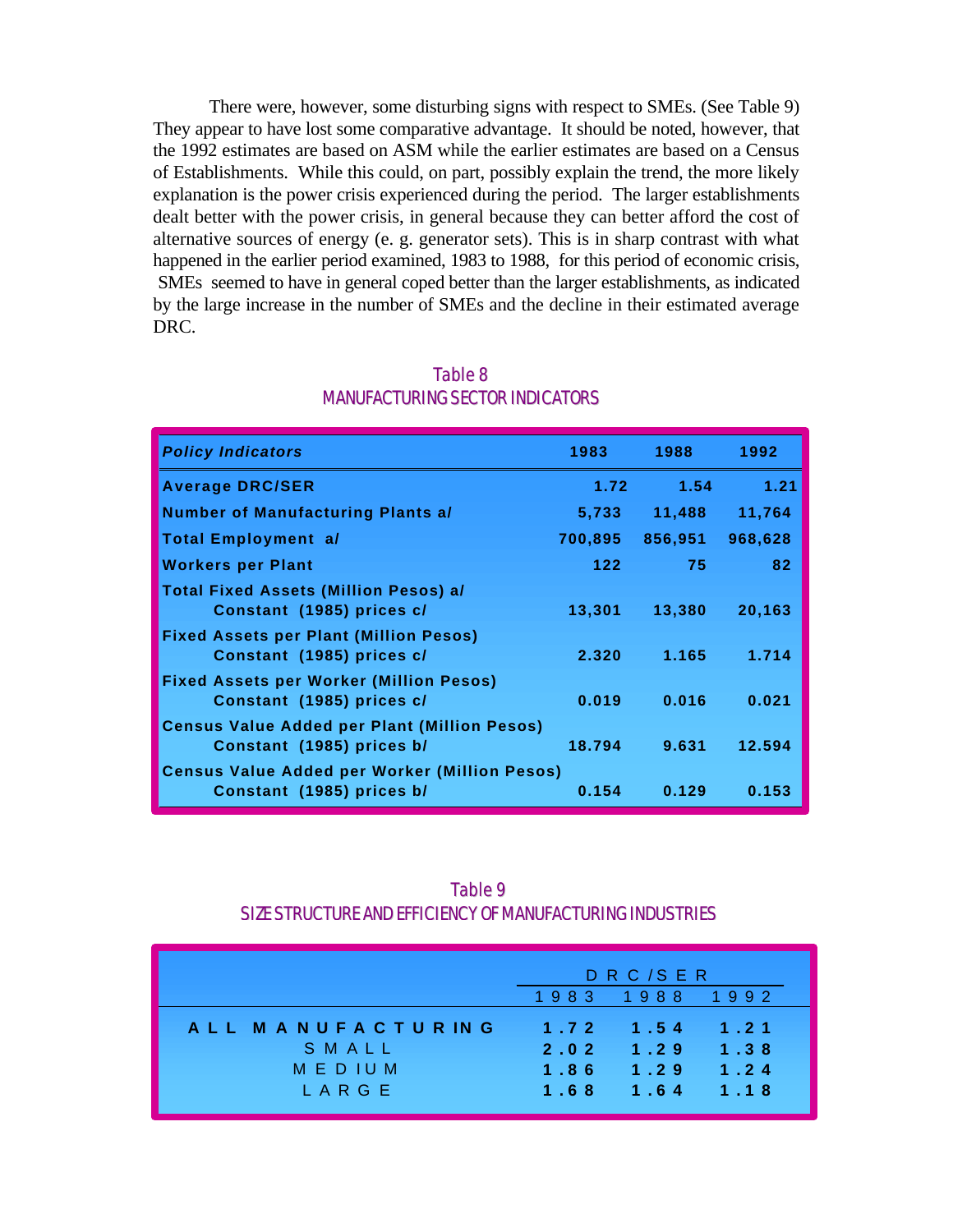More insights could be gleaned by looking at the results for the three-digit PSIC sectors. (refer to Table 10) In 1983, before substantial trade reforms were implemented, there was a very wide variation in DRCs across sectors, which already hides wide variations between subsectors and between firms within sectors. The consumer goods production had the lowest average DRC, but still quite high at around 1.43. This would have been surprising if it were not for the fact that the garments sector, footwear and furnitures belong to this group. These sectors were among the strongest exporters during the period.

| <b>CLASSIFICATION</b>     | R    | E.<br>C / S | R    |
|---------------------------|------|-------------|------|
|                           | 1983 | 1988        | 1992 |
| TOTAL MANUFACTURING       | 1.72 | 1.54        | 1.21 |
| CONSUMER GOODS            | 1.43 | 1.06        | 1.18 |
| <b>INTERMEDIATE GOODS</b> | 1.81 | 1.87        | 1.23 |
| <b>CAPITAL GOODS</b>      | 2.24 | 1.48        | 1.23 |

# Table 10 DRC/SER RATIOS OF MANUFACTURING INDUSTRIES

Such a wide variation clearly indicates an inefficient allocation of resources, since resources would have been put into better use if more of the resources were used in activities with low DRC/SER ratio and less resources for those with high DRC/SER ratio. The more widely divergent are the ratios, the more inefficient would be the allocation of resources. This is more or less the picture of the kind of resource allocation bred by the overall protectionist trade policies in the past three decades before the reforms.

Clearly, it will benefit the economy if we transfer resources from inefficient activities to the efficient ones. The first step to do this is to level the EPR. While trade liberalization may increase imports and restrict the market for locally produced goods, it also increases competition and induces greater efficiency among domestic producers. Wide variation in DRC across firms within an industry was also found. Trade liberalization could induce the inefficient firms to become more efficient or shut down. Either way, the effect is for the DRC for the industry to go down. At the same time, trade liberalization would lead to export expansion or the expansion of the more efficient industries. The overall effect in the long run is the levelling of DRCs across and within the industries, and thus a more efficient allocation of resources, and a higher level of efficiency.

This is, indeed what appeared to have happened. Not only has there been a reduction in the average DRS/SER ratio for manufacturing, there was also a clear levelling off in the ratio across sectors. Large reduction in the ratio could be noted for the capital goods from 2.24 in 1983, down to 1.48 in 1988 and even further down to 1.23 in 1992. The most improved sectors were industrial chemicals, coal, and rubber products, completely transforming from highly inefficient to efficient sectors. There was a slight increase in DRC for intermediate goods from 1.81 in 1983 to 1.87 in 1988, but this improved substantially to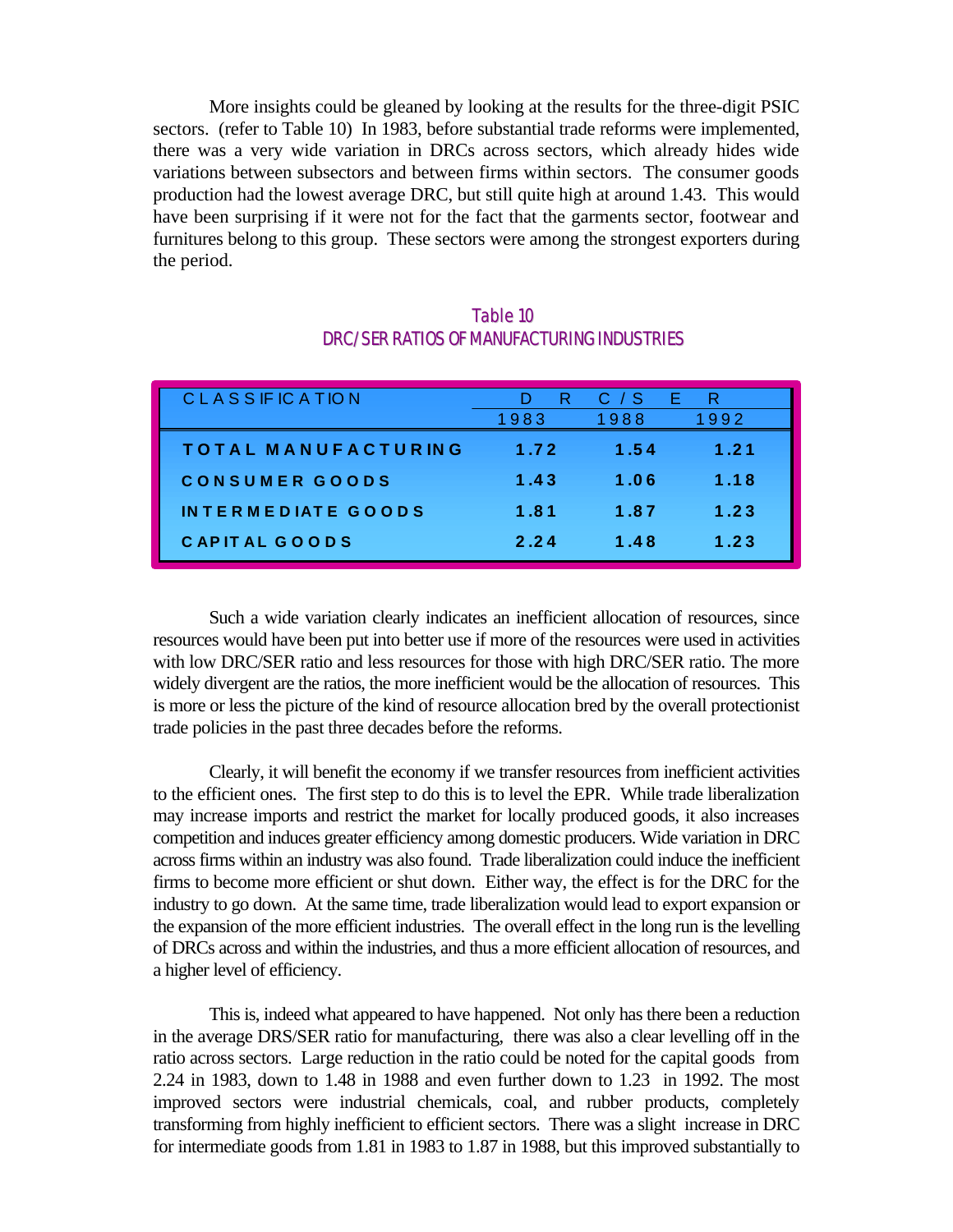1.23 in 1992. There was also a decline in the average DRC/SER ratio for consumer goods in 1988. However, the ratio increased in 1992, due largely to the deterioration in food sectors which were probably most affected by the power crisis during that time. More important to note is the more uniform DRC, which indicates a better allocation of resources. Hence, not only was there an improvement in the competitiveness of industries, there was improved allocation of resources as well.

We see a leveling of DRCs across sectors indicating a better allocation of resources. But what is more telling is the trend in the percentage share in value added. In almost all cases, the share of the sectors whose DRCs went down increased while the share of the sectors which exhibited a rise in DRCs declined. (See Table 10a) This is an even more robust indicator that indeed the resource allocation was improving.

| SIC CLASSIFICATION                                                                                                                                                                                                                                                                                                                                                                                                     | Percent Share                                                                                                                  |                                                                                                                                     |                                                                                                                                    |  |
|------------------------------------------------------------------------------------------------------------------------------------------------------------------------------------------------------------------------------------------------------------------------------------------------------------------------------------------------------------------------------------------------------------------------|--------------------------------------------------------------------------------------------------------------------------------|-------------------------------------------------------------------------------------------------------------------------------------|------------------------------------------------------------------------------------------------------------------------------------|--|
|                                                                                                                                                                                                                                                                                                                                                                                                                        | 1983                                                                                                                           | 1988                                                                                                                                | 1992                                                                                                                               |  |
| CONSUMER GOODS<br>311 Food<br>312 Other food<br>313<br><b>Beverages</b><br>314 Tobacco<br>3 2 2<br>Apparel<br>324 Footwear<br>332 Furn. & fixt., exc. m etal<br>386 Furniture & fixtures, metal                                                                                                                                                                                                                        | 33.04<br>8.15<br>9.64<br>6.04<br>4.73<br>3.03<br>0.53<br>0.88<br>0.04                                                          | 4 1 .9 9<br>10.70<br>11.12<br>4.19<br>7.59<br>6.66<br>0.18<br>1.52<br>0.03                                                          | 37.94<br>7.80<br>5.91<br>10.58<br>6.08<br>6.50<br>0.36<br>0.66<br>0.05                                                             |  |
| <b>INTERMEDIATE GOODS</b><br>321 Textiles<br>Leather products<br>3 2 3<br>3 3 1<br>W ood products<br>341<br>Paper products<br>342 Printing, publishing<br>351<br>Industrial chemicals<br>352 Other chemicals<br>353<br>Petroleum refining<br>354 Coalproducts<br>355<br>Rubber products<br>356<br>Plastic products<br>361<br>Pottery & china<br>362 Glass products<br>363 Cement<br>369 Other nonmetal mineral product | 44.87<br>5.03<br>0.14<br>4.53<br>2.35<br>0.77<br>2.78<br>7.89<br>15.31<br>0.04<br>1.54<br>1.51<br>0.29<br>0.70<br>1.32<br>0.69 | 4 3 .3 5<br>5.38<br>0.15<br>2.83<br>3.09<br>0.81<br>4 .5 3<br>10.54<br>7.70<br>0.12<br>2.09<br>1.68<br>0.41<br>1.68<br>1.65<br>0.70 | 40.05<br>3.49<br>0.26<br>1.44<br>2.40<br>1.48<br>4.24<br>1 3 . 3 4<br>4.78<br>0.09<br>2.49<br>1.39<br>0.30<br>0.57<br>2.67<br>1.11 |  |
| CAPITAL GOODS<br>371 Iron & steel<br>372 Nonferrous metalbasic product<br>381<br>Fabricated metal products<br>382<br>Machinery except electrical<br>383<br>E lectrical m achinery<br>384<br>Transport equipment<br>385 Professional equipment<br>390 Other manufacturing                                                                                                                                               | 21.50<br>8.99<br>0.52<br>1.40<br>0.92<br>6.20<br>3.43<br>0.05<br>0.58                                                          | 13.67<br>1.56<br>1.43<br>1.15<br>1.02<br>6.58<br>1.66<br>0.27<br>0.97                                                               | 21.04<br>4.11<br>1.87<br>1.61<br>1.06<br>9.80<br>$2.45$<br>0.14<br>0.94                                                            |  |

## Table 10a SHARE OF VALUE ADDED OF MANUFACTURING INDUSTRIES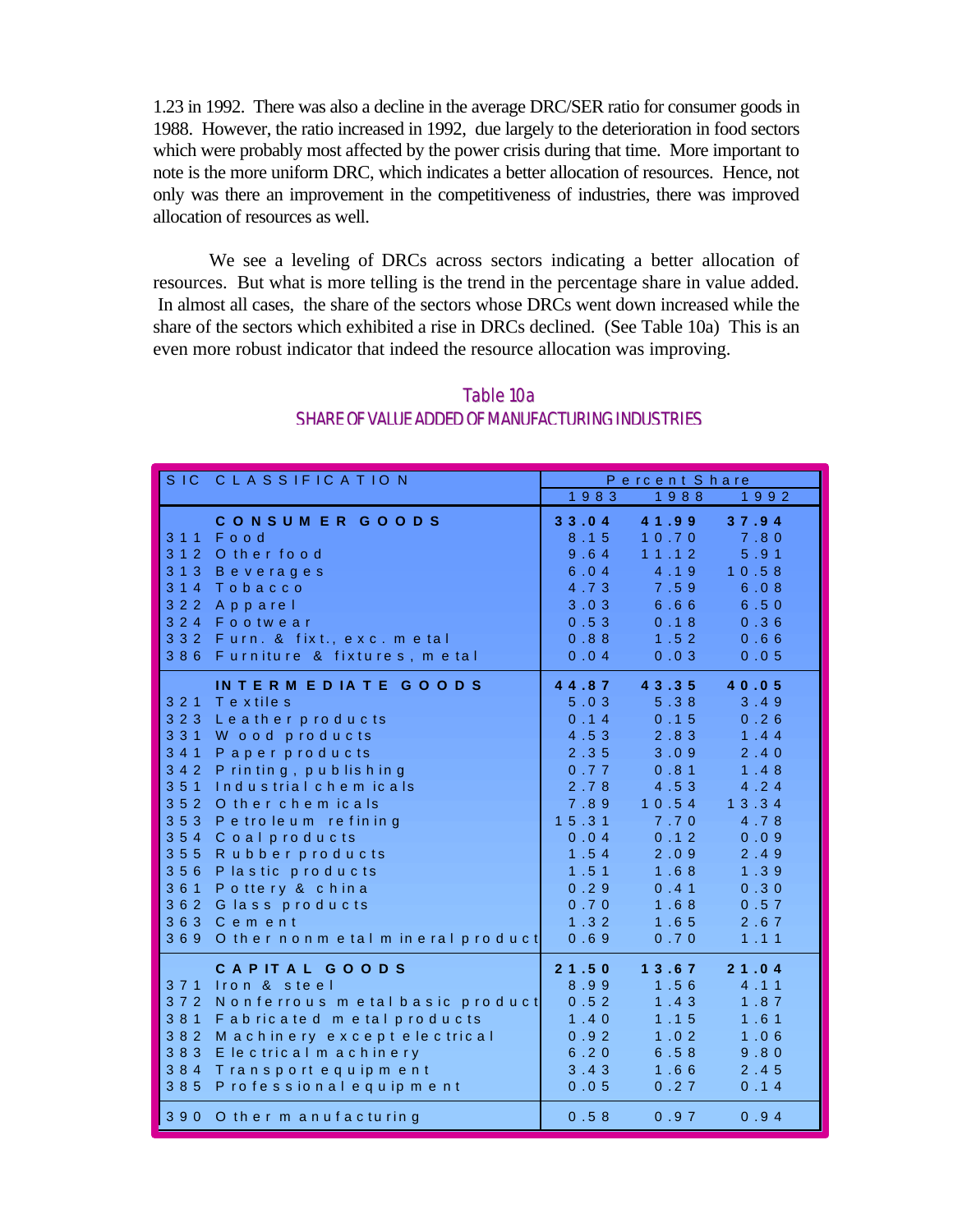Turning now to the economy-wide impact of trade reforms, Tan (1997) analyzed the effects of the reforms (particularly EO 264) on the economy using an I/O-based trade model (patterned after Chung Lee). Her results show positive output effects with or without exchange rate adjustment. (Refer to Tables 11 and 12) Growth in output would increase by around 0.4 to 0.75 percent (for low and high elasticity assumptions respectively) due to trade reforms under EO 264. Most benefited is the exportable sector, which could grow by around 4 to 8 percent. This is brought about mainly by the improved relative prices facing the sector with trade reforms. However, under fixed real exchange rate. there is a very slight (around 0.03 to .06 percent) decline in income growth, attributed mainly to a decline in the growth in manufacturing value-added. This implies a reallocation of resources to sectors with relatively lower value-added ratio. The effects on the growth in both output and value-added for agriculture are positive. This is mainly because EO 264 maintains protection in agriculture while lowering industrial tariffs substantially to 10 percent and below. With exchange rate adjustment, and constraining the trade deficit to within 2 percent of GDP, growth in both output and income rises with trade reforms under EO 264, and for both sectors. This highlights the complementary role of the exchange rate in trade reforms.

|                       | $\mathbf{A}$ | B.      | $\mathbf{C}$ | D       |
|-----------------------|--------------|---------|--------------|---------|
| OUTPUT                | 0.40         | 0.60    | 0.75         | 1.04    |
| Im portables          | $-1.16$      | $-2.99$ | $-2.09$      | $-5.55$ |
| <b>Exportables</b>    | 4.27         | 8.71    | 7.85         | 15.80   |
| <b>AGRICULTURE</b>    | 0.51         | $-0.75$ | 0.82         | $-1.20$ |
| Im portables          | 0.46         | $-5.03$ | 0.74         | $-8.05$ |
| Exportables           | 1.27         | 4.94    | 2.03         | 7.91    |
| <b>MANUFACTURING</b>  | 1.03         | 0.78    | 1.92         | 1.47    |
| Im portables          | $-1.11$      | $-3.64$ | $-2.08$      | $-6.83$ |
| Exportables           | 5.51         | 10.06   | 10.33        | 18.87   |
| INCOME                | $-0.30$      | 1.36    | $-0.06$      | 2.44    |
| Im portables          | $-2, 21$     | $-0.76$ | $-4.02$      | $-1.34$ |
| Exportables           | 3.40         | 8.22    | 6.20         | 14.78   |
| <b>AGRICULTURE</b>    | 0.58         | $-0.67$ | 0.92         | $-1.08$ |
| Im portables          | 0.48         | $-5.06$ | 0.77         | $-8.10$ |
| Exportables           | 1.26         | 4.94    | 2.01         | 7.90    |
| <b>MANUFACTURING</b>  | $-0.06$      | 3.06    | $-0.12$      | 5.75    |
| Im portables          | $-2.65$      | $-0.68$ | $-4.97$      | $-1.28$ |
| $E \times p$ ortables | 4.53         | 9.74    | 8.49         | 18.26   |

Table 11 EFFECTS OF TRADE REFORM ASSUMING FIXED EXCHANGE RATE

Tan (1997) also simulated the effects of moving towards a uniform five percent tariff (Scenarios B and D of Table 11, and Scenarios F and H of Table 12). Output growth for the economy increases by around 0.6 to 1.04 under fixed exchange rate and around 1 to 1.5 percent under flexible exchange rate. This points to the benefits of having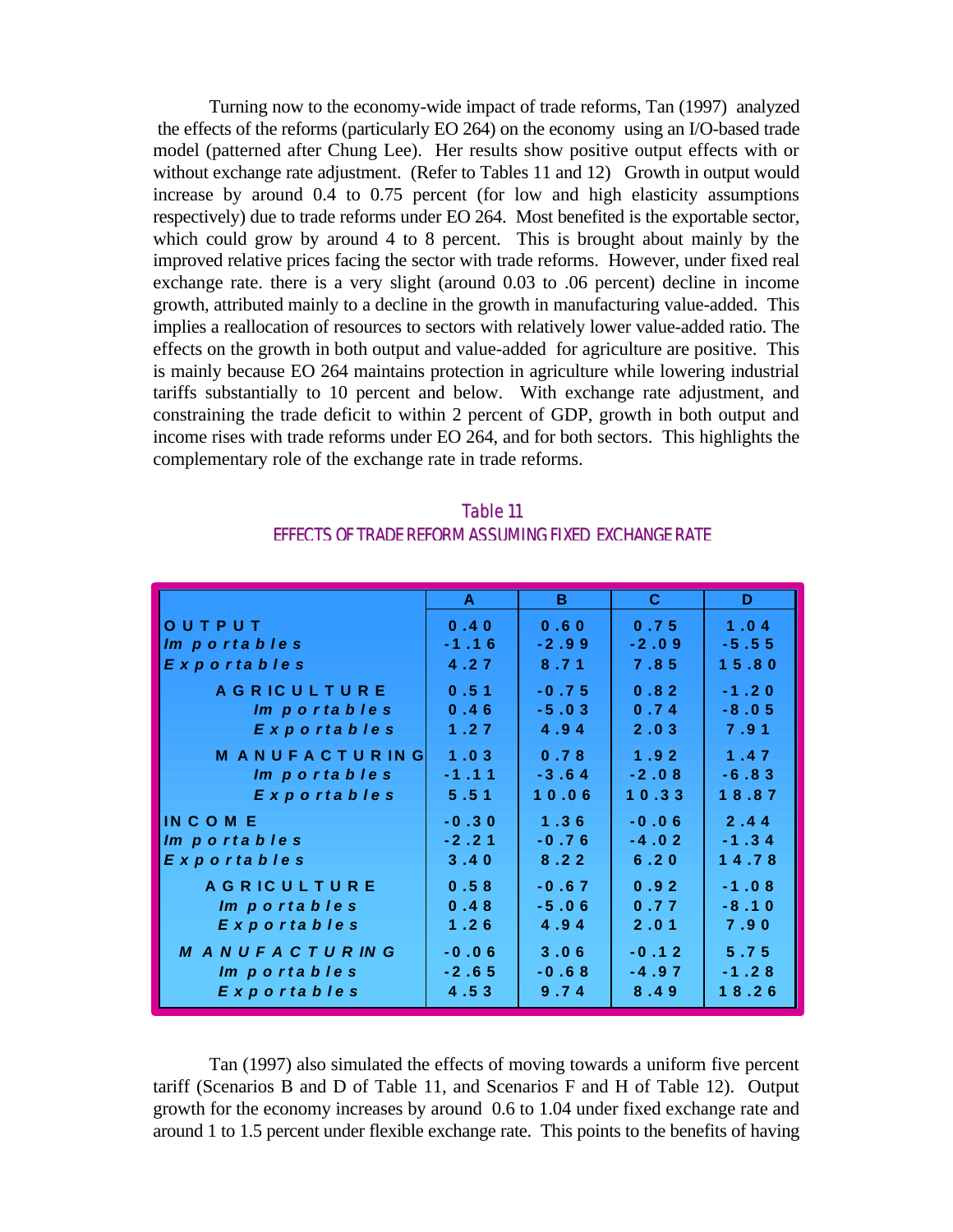a uniform tariff structure vis-a-vis maintaining protection in agriculture. Or put

in another way, this indicates one of the costs of maintaining protection in agriculture amidst trade reforms. However, the growth in agriculture is reduced (for all cases) with reforms towards uniform five percent. Clearly, there are trade-offs which must be recognized.

| Table 12                                                |
|---------------------------------------------------------|
| EFFECTS OF TRADE REFORM ASSUMING FLEXIBLE EXCHANGE RATE |

|                                                       | Е               | F             | G               | н                |
|-------------------------------------------------------|-----------------|---------------|-----------------|------------------|
| <b>Change in Real Exchange Rate</b><br>$(r1/ro)$ $1/$ | 0.2             | 1.0           | 0.0             | 0.6              |
| <b>OUTPUT</b>                                         | 0.49            | 0.98          | 0.75            | 1.50             |
| <i><b>Importables</b></i>                             | $-0.99$         | $-2.30$       | $-2.09$         | $-4.73$          |
| <b>Exportables</b>                                    | 4.44            | 9.48          | 7.85            | 16.72            |
| <b>AGRICULTURE</b>                                    | 0.58            | $-0.45$       | 0.82            | $-0.89$          |
| <i><b>Importables</b></i>                             | 0.58            | $-4.59$       | 0.74            | $-7.58$          |
| <b>Exportables</b>                                    | 1.37            | 5.42          | 2.03            | 8.41             |
| <b>MANUFACTURING</b>                                  | 1.21            | 1.57          | 1.92            | 2.44             |
| <i><b>Importables</b></i>                             | $-0.92$         | $-2.89$       | $-2.08$         | $-5.91$          |
| <b>Exportables</b>                                    | 5.71            | 10.95         | 10.33           | 19.96            |
| <b>INCOME</b>                                         | 0.05            | 1.71          | $-0.06$         | 2.87             |
| <i><b>Importables</b></i>                             | $-2.05$         | $-0.08$       | $-4.02$         | $-0.53$          |
| <b>Exportables</b>                                    | 3.57            | 8.97          | 6.20            | 15.66            |
| <b>AGRICULTURE</b>                                    | 0.66            | $-0.35$       | 0.92            | $-0.73$          |
| <i><b>Importables</b></i>                             | 0.60            | $-4.62$       | 0.77            | $-7.64$          |
| <b>Exportables</b>                                    | 1.36            | 5.41          | 2.01            | 8.40             |
| <b>MANUFACTURING</b>                                  | 0.13            | 3.88          | $-0.12$         | 6.75             |
| <b>Importables</b><br><b>Exportables</b>              | $-2.47$<br>4.73 | 0.10<br>10.62 | $-4.97$<br>8.49 | $-0.31$<br>19.35 |
|                                                       |                 |               |                 |                  |

Note also that in the case of a uniform five percent reform, income growth increases by even more than the increase in output growth at around 1.36 to 2.44 percent. This implies a reallocation of resources, on average, towards sectors with higher valueadded ratios. In all cases, growth in both output and income increases.

Positive effects of the trade reforms were also noted at the more micro level in the industry studies undertaken by PIDS under the PTTAF project. Tecson (1997) cited that almost all the responding firms claim to "**adopt or intensify cost-cutting measures and productivity improvements"** as a result of the on-going trade reforms. "**Continuous quality upgrading**" was also the answer to many, in terms of, for example, more new products and line extensions for existing products. Another response was "**improvement in production technology.**" This meant, for most respondents, increased investments in fixed assets, as in the case of a paper company (Tipco) which increased capacity, and Concepcion Industries which diversified to two-way radios. Other responses included: "**greater investment in training, intensification of and fine-tuning of marketing**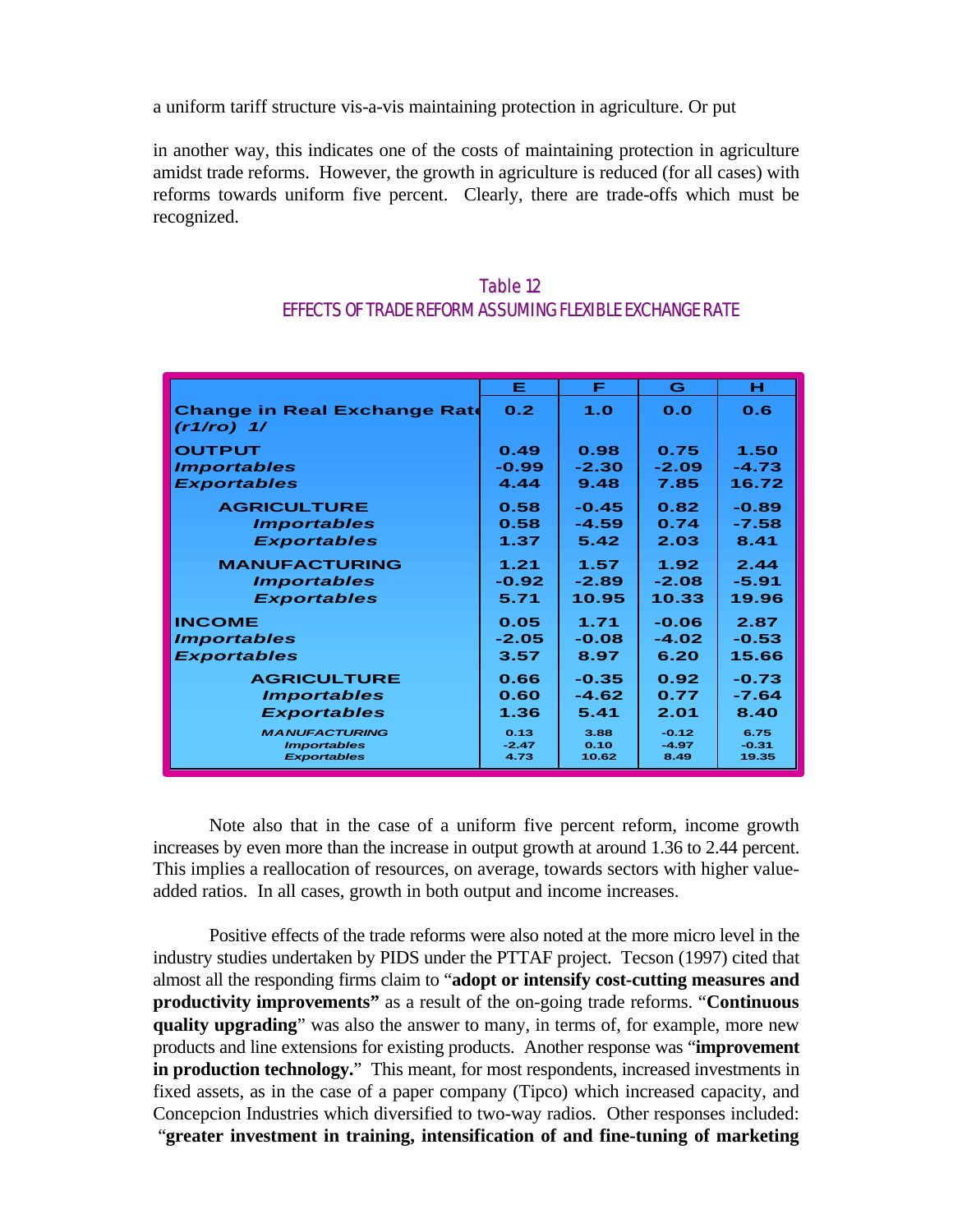**strategy, and exportation**." On the whole, the firms were optimistic that they could cope in the new more open trading environment.

There were, of course, also some negative adjustment costs noted. Among the more visible and often cited negative effect of the trade reforms is the closing down of two major tire companies - Sime Darby and Philtread - which claim to have knuckled down under the pressure of trade liberalization. However, the two firms were later bought by the remaining two companies, which could very well be an indication that, indeed, industrial restructuring is happening. The less efficient firms are giving way to the more efficient ones.

#### **IV. Philippine Export Performance**

A principal objective of the Philippine trade reforms is to reduce, if not eliminate, the bias against exports inherently arising from the past protectionist policy. While studies show that the manufacturing sector has been responding well to trade reforms, a logical question is how this has been translated in terms of actual export performance.

As Table 13 indicates, the export sector on the whole has performed well, with a growth rate averaging at more than 20 percent during the period 1993-96. The performance of manufactured export sector is even better, with manufactured exports growing by an average of almost 24 percent during the same period. The machinery and transport equipment exhibited the highest growth rate at around 47 percent during the same period, followed by electrical equipment/semi-conductors which grew on average by around 38 percent. The garments sector has slowed down in the 1990s, but another good performer is the textile sector, with exports growing on average by around 21 percent during the period.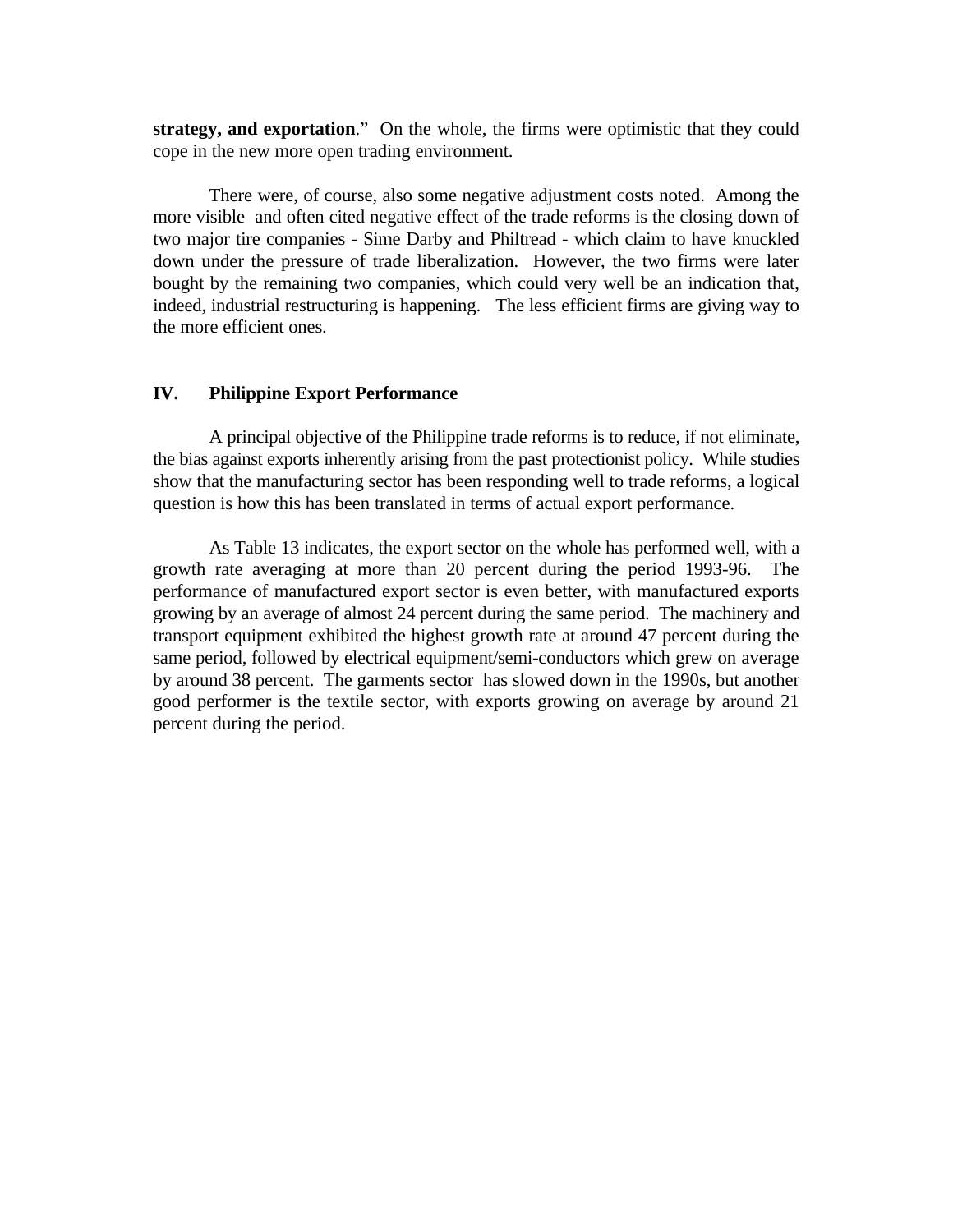| Commodity                        |         | $86 - 88$ $89 - 92$ | $93 - 96$   |
|----------------------------------|---------|---------------------|-------------|
| Coconut Prods.                   | 8.0     | $\sim$ 4.7          | 7.9         |
| Sugar and Prods.                 | $-23.7$ | 13.4                | 15.2        |
| <b>Fruits and Vegetables</b>     | 6.2     |                     | $5.3$ $7.2$ |
| Other Agro-based Prods. 21.8     |         | $-2.0$              | 4.5         |
| Forest Prods.                    | 9.8     | $-30.3$             | $-1.6$      |
| Mineral Prods.                   | 15.2    | $-4.0$              | 5.8         |
| Petroleum Prods.                 | 22.2    | 5.1                 | 19.2        |
| <b>Manufactures</b>              | 20.0    | 13.9                | 23.8        |
| Electrical Equipment. 13.6       |         | 16.9                | 38.2        |
| Garments                         | 28.9    | $13.0 -$            | 3.3         |
| Textiles                         | 23.9    | 14.5                | 21.5        |
| Footwear                         | 17.3    |                     | $17.4$ 5.7  |
| Travelgoods & handbag            | 30.3    | 28.4                | 24.3        |
| Wood Manufactures                | 22.6    | 10.2                | 8.1         |
| <b>Furnitures &amp; fixtures</b> | 31.2    | $-0.1$              | 12.9        |
| Chemicals                        | 22.4    | 1.8                 | 7.4         |
| Non-metallic mineral mftl        | 15.7    | 25.2                | 4.9         |
| Machinery & transporte           | 30.9    | 55.8                | 47.0        |
| Processed foods & beve 21.4      |         | 4.9                 | 11.4        |
| M is c . M frd . articles, nes   | 17.7    | 12.6                | 7.9         |
| Others                           | 23.9    | 12.8                | 17.1        |
| Special Transactions             | 80.0    | 38.0                | 45.3        |
| Re-Exports                       | 55.6    | 6.5                 | 38.5        |
| TOTAL                            | 15.5    | 8.6                 | 20.3        |

Table 13 AVERAGE ANNUAL GROWTH RATE OF EXPORTS

These trends resulted in a dramatic shift in the composition of exports during the past decade. (See Table 14) The share of agriculture and primary products declined. On the other hand, the share of manufactured exports (starting out in 1970 at less than 7 percent) grew from around 55 percent in 1985 to around 70 percent in 1990 to more than 83 percent in 1996. At the same time, the distribution of exports within the manufacturing exports has become less uneven. In particular, the concentration on exports of electrical equipment has gone down substantially to a share in total exports of less than 12 percent from a high of almost 22 percent in 1992.

Thus, on the whole, the trade reforms have been accompanied by a creditable export performance.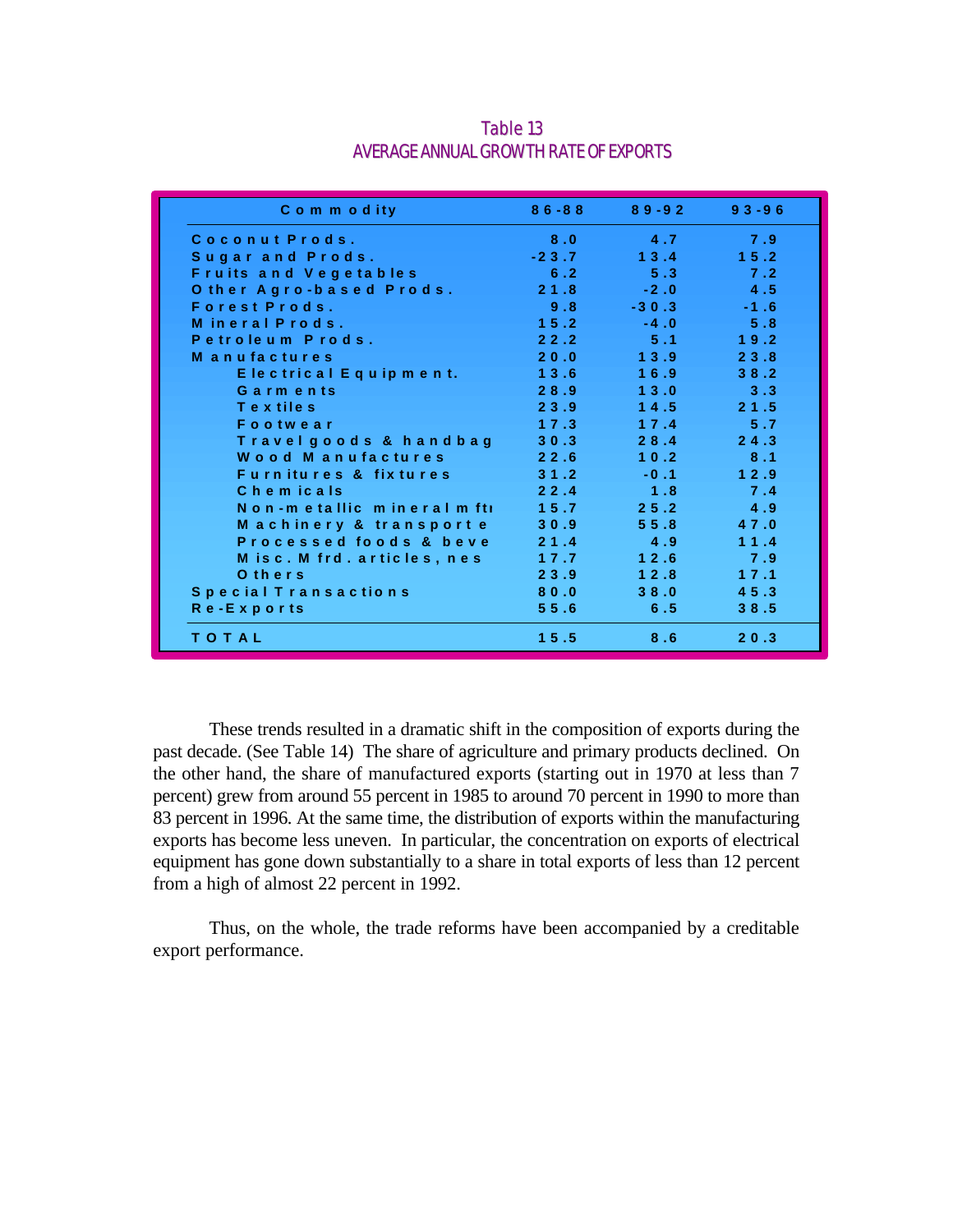| Commodity                             |                                        | $86-88$ $89-92$    | $93 - 96$ |
|---------------------------------------|----------------------------------------|--------------------|-----------|
| Coconut Prods.                        | 9.30                                   | 6.16               | 4.66      |
| Sugar and Prods.                      | 1.47                                   | 1.43               | 0.70      |
| <b>Fruits and Vegetables</b>          | $\overline{4.98}$                      | 4.07               | 3.01      |
| Other Agro-based Prods.               | 6.96                                   | 5.29               | 3.47      |
| <b>Forest Prods.</b>                  | 4.03                                   | $\sim$ 1.27 $\sim$ | 0.25      |
| Mineral Prods.                        | 10.00                                  | 8.19               | 5.17      |
| Petroleum Prods.                      | 2.19                                   | 1.65               | 1.12      |
| <b>Manufactures</b>                   | 58.82                                  | 70.69              | 79.56     |
| Electrical Equipment.                 | 19.80                                  | 25.08              | 39.83     |
| Garments                              | 17.77                                  | 21.16              | 16.03     |
| <b>Textiles</b>                       | 1.03                                   | $-1.15$            | 1.19      |
| Footwear                              | 1.03                                   | 1.40               | 1.26      |
| Travel goods & handb                  | 0.28                                   | 0.52               | 0.56      |
| Wood Manufactures                     | 1.07                                   | 1.26               | 0.85      |
| <b>Furnitures &amp; fixtures</b> 2.24 |                                        | 2.19               | 1.64      |
| Chemicals                             | 4.31                                   | 3.23               | 2.06      |
| Non-metallic mineral m                | 0.41                                   | 0.73               | 0.64      |
| Machinery & transport                 | 1.02                                   | 2.07               | 4.31      |
| Processed foods & be'                 | 2.40<br><b>Service Service Service</b> | 2.51               | 1.98      |
| Misc. M frd. articles, ne             | 1.42                                   | 1.63               | 1.33      |
| Others                                | 6.05                                   | 7.75               | 7.88      |
| <b>Special Transactions</b>           | 0.22                                   | 0.24               | 0.57      |
| Re-Exports                            | 2.02                                   | 0.99               | 1.49      |
| TOTAL                                 |                                        | 100.00 100.00      | 100.00    |

## Table 14 PERCENT DISTRIBUTION OF EXPORTS

### **V**. **Implications of APEC Regional Trade Liberalization**

The previous sections show the positive impact of trade reforms on the economy

in terms of increased competitiveness of the manufacturing sector, better resource allocation and good export performance. The next question is what are the implications on the impact of trade reforms within the context of an APEC regional trade liberalization.

In general, the fact that the Philippine trade reforms are set within a wider regional trade liberalization in APEC could only enhance the expected benefits of the reforms indicated in the earlier sections of the paper. In particular, it implies that the more outward orientation effected by the reforms will be complemented by a more open global market. In addition, this takes on special meaning if we consider that this more open APEC market is also fast growing.

Table 15 shows world trade more than doubled from around US \$2,000 billion in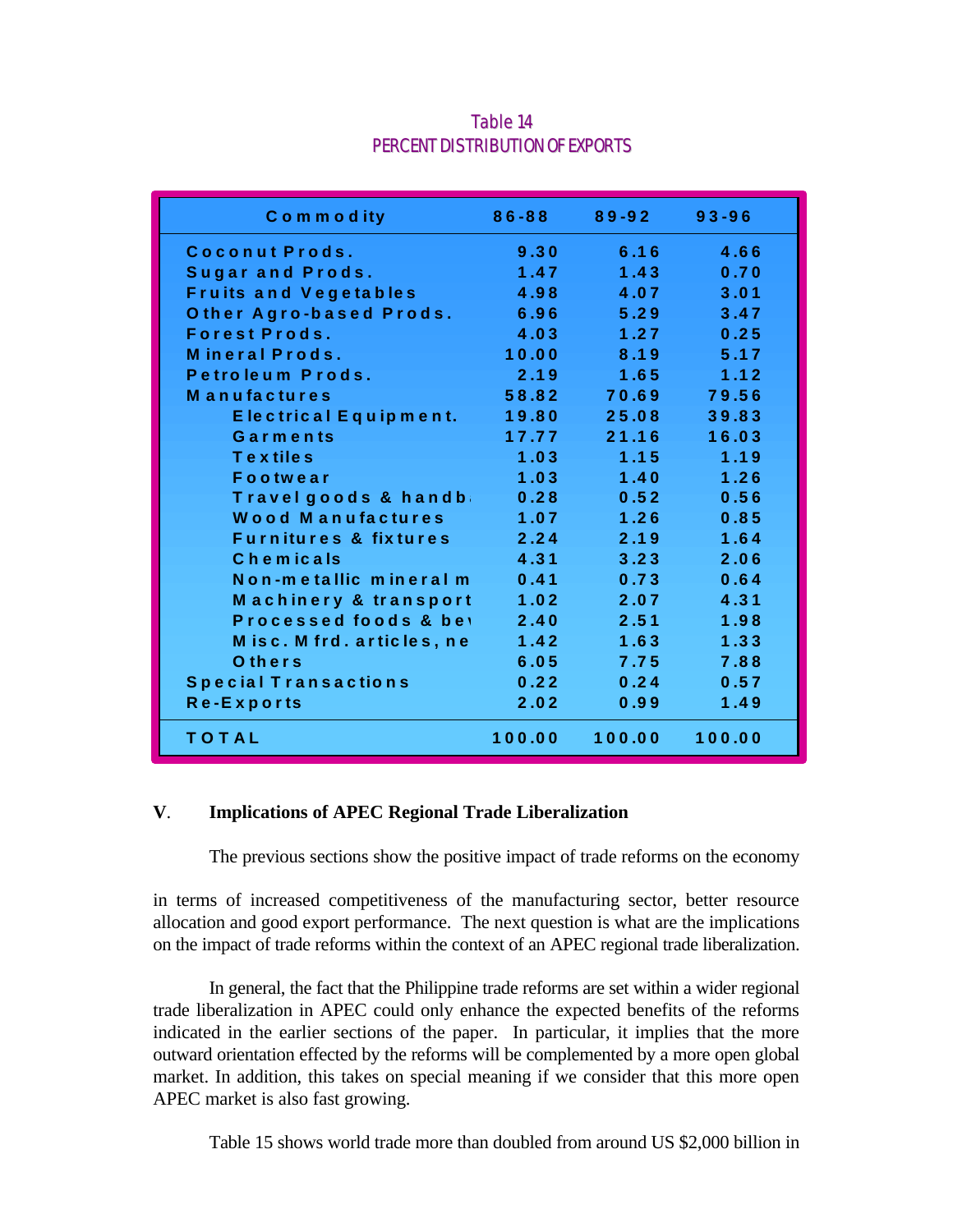1980 to around US \$5,000 billion in 1995. APEC trade, on the other hand, more than tripled during the same period from around US \$635 billion worth of imports to more than US \$2,000 billion. As a result, the share of APEC imports grew from around 31 percent in 1980 to 43 percent in 1995. The share of APEC exports grew by similar amounts. Furthermore, intraregional trade was growing as well. Table16 shows that the share of intraregional exports of the Asia-Pacific region grew from 33 percent in 1975 to 45 percent in 1992. All these figures indicate a very dynamic region which the Philippines could tap into.

|                 | 1980  |        | 1985  |        | 1995                                                                 |        |
|-----------------|-------|--------|-------|--------|----------------------------------------------------------------------|--------|
|                 |       |        |       |        | <b>Billion US: % Share Billion US\$ % Share Billion US\$ % Share</b> |        |
| <b>WORLD</b>    |       |        |       |        |                                                                      |        |
| Import (C.I.F.) | 2,066 | 100.00 | 2,012 | 100.00 | 4,999                                                                | 100.00 |
| Export (F.O.B.  | 2,021 | 100.00 | 1.943 | 100.00 | 4.926                                                                | 100.00 |
| <b>APEC</b>     |       |        |       |        |                                                                      |        |
| Import (C.I.F   | 635   | 30.71  | 769   | 38.24  | 2,153                                                                | 43.07  |
| Export (F.O.    | 590   | 29.20  | 690   | 35.51  | 2,055                                                                | 41.73  |
| <b>ASEAN</b>    |       |        |       |        |                                                                      |        |
| Import (C.I.F   | 64    | 3.07   | 64    | 3.18   | 341                                                                  | 6.83   |
| Export (F.O.    | 71    | 3.51   | 71    | 3.67   | 313                                                                  | 6.35   |
| ΕU              |       |        |       |        |                                                                      |        |
| Import (C.I.F   | 852   | 41.23  | 727   | 36.13  | 1,896                                                                | 37.92  |
| Export (F.O.    | 759   | 37.58  | 713   | 36.69  | 1,991                                                                | 40.43  |

### Table 15 WORLD TRADE

Turning now to the Philippines' trade with the APEC economies, Table 17 shows a lion's share in Philippine trade coming from or going to other APEC countries. The share has also been expanding. The share of Philippine exports going to APEC grew from around 71.5 percent in 1980 to 76.0 percent in 1995. Likewise, the share of Philippine imports from APEC rose from around 62.3 percent to 70.o percent for the same period.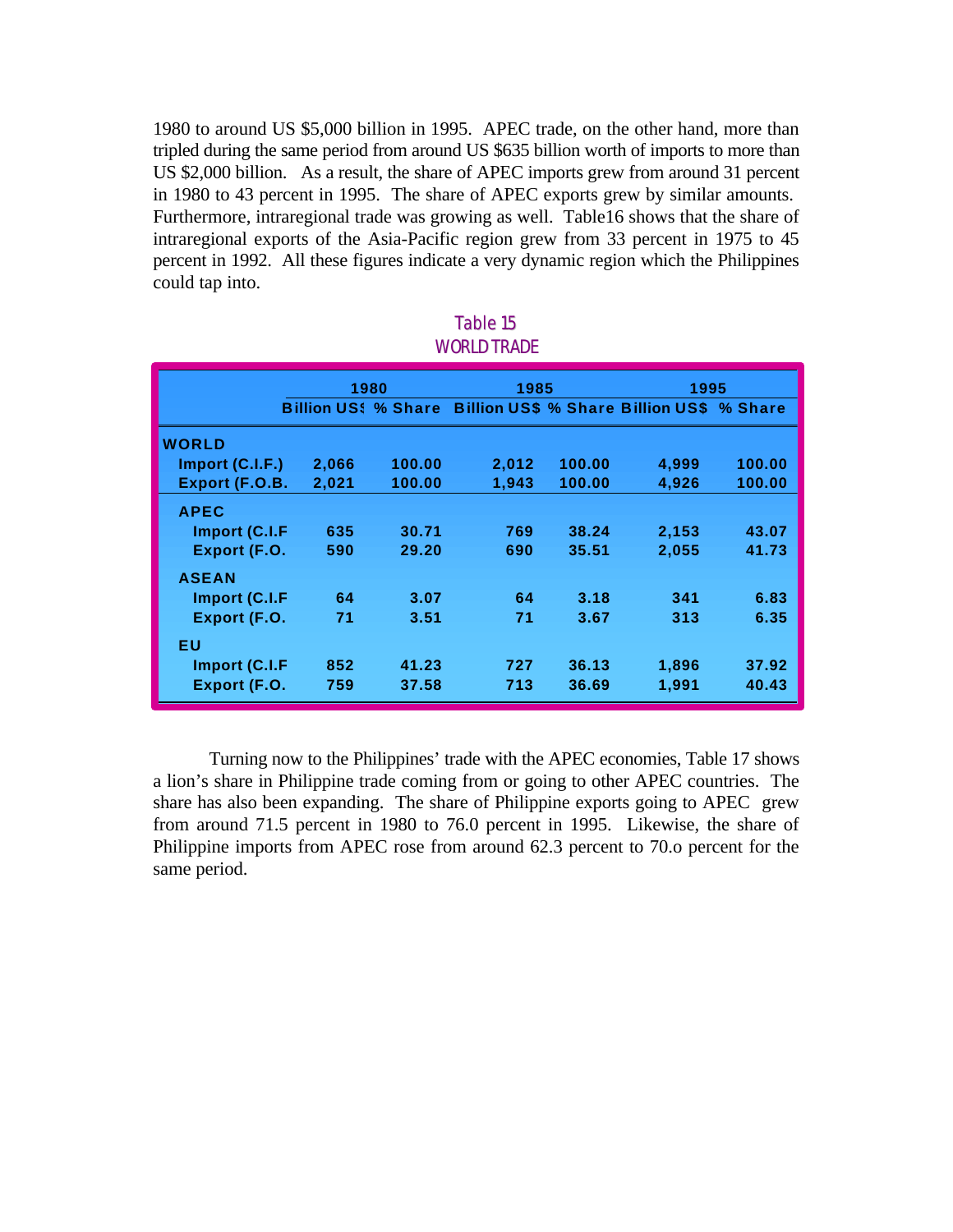Table 16 INTERREGIONAL AND INTRAREGIONAL EXPORTS OF THE ASIAN AND PACIFIC REGION

| Year | <b>Total exports</b><br>to the world | <b>Exports to the</b><br><b>ESCAP region</b> | Percentage share of<br>intraregional trade | Percentage share of<br>interregional trade |
|------|--------------------------------------|----------------------------------------------|--------------------------------------------|--------------------------------------------|
| 1975 | 140.10                               | 46.65                                        | 33.3                                       | 66.7                                       |
| 1990 | 779.42                               | 339.53                                       | 43.6                                       | 56.4                                       |
| 1991 | 872.90                               | 395.04                                       | 45.3                                       | 54.7                                       |
| 1992 | 961.98                               | 435.23                                       | 45.2                                       | 54.8                                       |

# Table 17 PHILIPPINE TRADE

|                                   | 1980          |         | 1985                |        | 1995          |         |
|-----------------------------------|---------------|---------|---------------------|--------|---------------|---------|
|                                   | $(MiI$ US \$) | % Share | (Mil US \$) % Share |        | $(Mil$ US \$) | % Share |
| PHILIPPINE EXPORTS BY DESTINATION |               |         |                     |        |               |         |
| <b>WORLD</b>                      | 5,788         | 100.00  | 4,629               | 100.00 | 17,252        | 100.00  |
| <b>USA</b>                        | 1,593         | 27.53   | 1,661               | 35.87  | 6,245         | 36.20   |
| <b>JAPAN</b>                      | 1,540         | 26.61   | 876                 | 18.93  | 2,747         | 15.93   |
| <b>APEC</b>                       | 4.140         | 71.52   | 3,579               | 77.31  | 13,112        | 76.01   |
| <b>ASEAN</b>                      | 380           | 6.57    | 530                 | 11.46  | 2,195         | 12.72   |
| EU                                | 1,034         | 17.86   | 749                 | 16.18  | 2,922         | 16.94   |

In general, these indicators imply opportunities the Philippines could exploit which have been enhanced by the more open trade regime in the Philippines and in the region. In particular, the more open trade regime in the region would lead to greater integration and globalization of production network which could stimulate further growth in the more competitive and dynamic sectors of the Philippine economy.